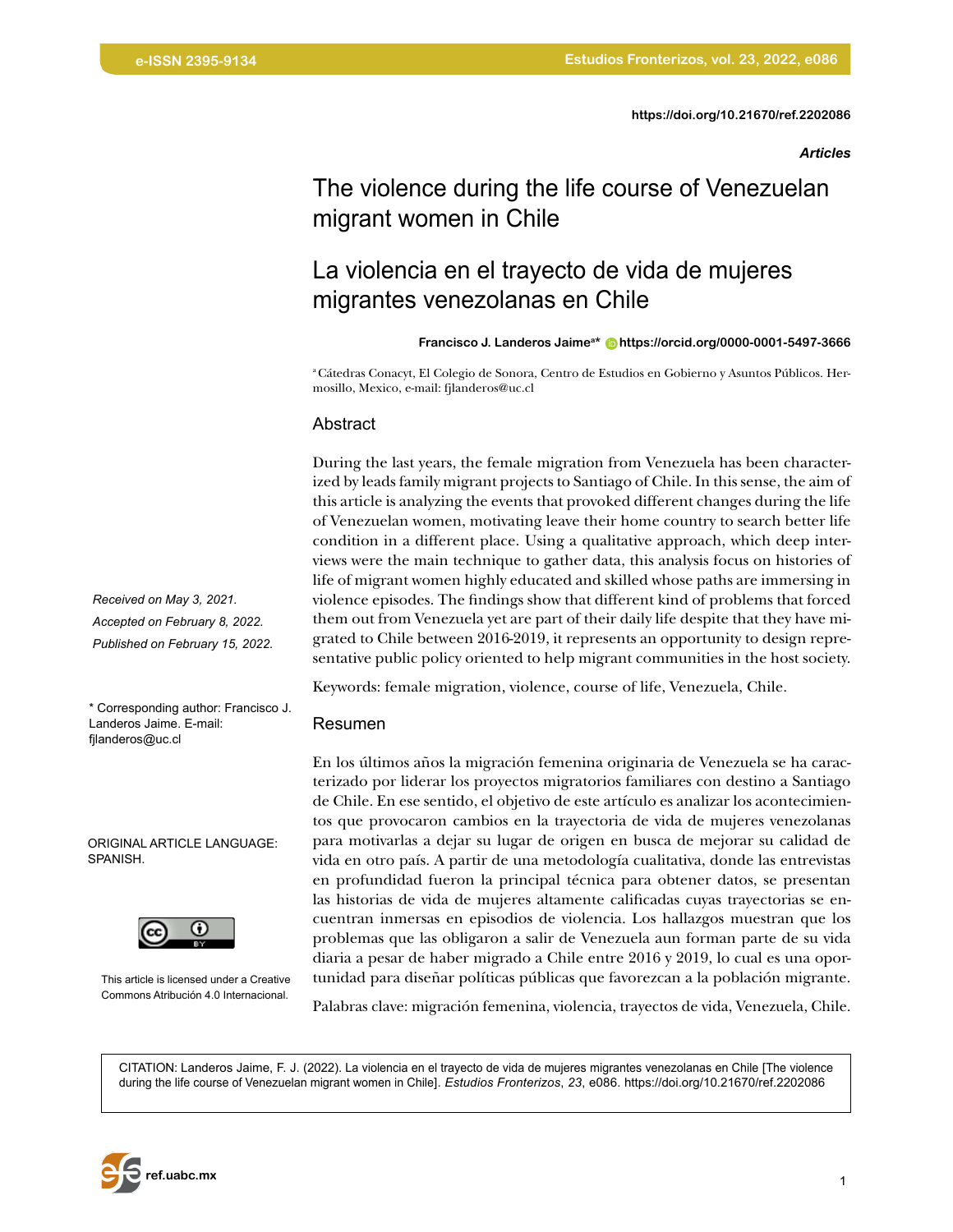# Introduction

The need to improve quality of life is undoubtedly one of the main drivers of migration in Latin America and the Caribbean, where flow is significantly accentuated by economic gaps, social and political problems, and deficiencies regarding health, education and public safety that occur between different countries. In this sense, Chile stands out in the Southern Cone region as one of the territories of greatest attraction for migrants, where particular interest is focused on the metropolitan region of Santiago, a space in which the largest number of foreigners reside in the country.

According to figures obtained from the population census and the Department of Immigration and Migration (Departamento de Extranjería y Migración-DEM), the migratory wave that began in the 1990s with the end of the dictatorship registered, until 2019, the presence of almost 1 492 522 foreigners settled in Chilean lands, representing a difference of 242 157 with respect to what was recorded in 2018 (1 250 365); that is, there was a relative increase of 19.4% in the migrant community, mostly from Latin American and Caribbean countries. The age range of the migrants was mainly between 20 and 39 years old (Instituto Nacional de Estadísticas & Departamento de Extranjería y Migración, 2019, 2020).

In this context, currently, the presence of communities from nonborder countries is represented significantly by migrants from Venezuela who, beginning in 2017, increased their presence in the country as part of the exodus generated as a result of social, economic and political problems in that nation (Pedone & Mallimaci, 2019; Stefoni & Silva, 2018). In particular, of the total number of foreign-born residents in Chile, 30.5% are people born in Venezuelan territory, positioning this country first regarding importance in terms of immigration; it is followed in importance by Peru (15.8%), Haiti (12.5%), Colombia (10.8%) and Bolivia (8.0%) (Instituto Nacional de Estadísticas & Departamento de Extranjería y Migración, 2020).

By 2019, the crisis in the last decade in Venezuela had caused approximately 4.3 million people to leave their place of origin; therefore, at least 10% of the Venezuelan population lives outside the national territory (Martínez Espinola & Insa, 2021), in a context in which the economic, political and social deterioration in Venezuela has led to a shortage in food and medicines and problems with access to public services such as health and education, further resulting in a substantial increase in the poverty index (Gandini et al., 2019). Undoubtedly, Venezuelan migration was generated by the crisis, with the main purpose of finding the optimal options that guarantee survival (Koechlin & Eguren, 2018) in the face of a criminal and violent panorama that through the beginning of 2021 continued to increase with respect to incidences involving and effects on the general population (Reyes, 2022). This illustrates that governments have been overwhelmed; they lack migration policies designed and implemented on the basis of good practices that fully ensure the well-being of those who decide to migrate (Instituto para las Mujeres en la Migración, A. C., 2021b).

The increase in the Venezuelan migratory flow to Chile from 2017 generated at least two important changes in migration in this country of the Southern Cone. First, Peruvians, after decades of being the most prominent population in Chilean lands, probably due to proximity, became second to Venezuelans, which became the population with the greatest presence in Chile; similarly, Haiti became the third most prominent community. Second, the gender distribution began to present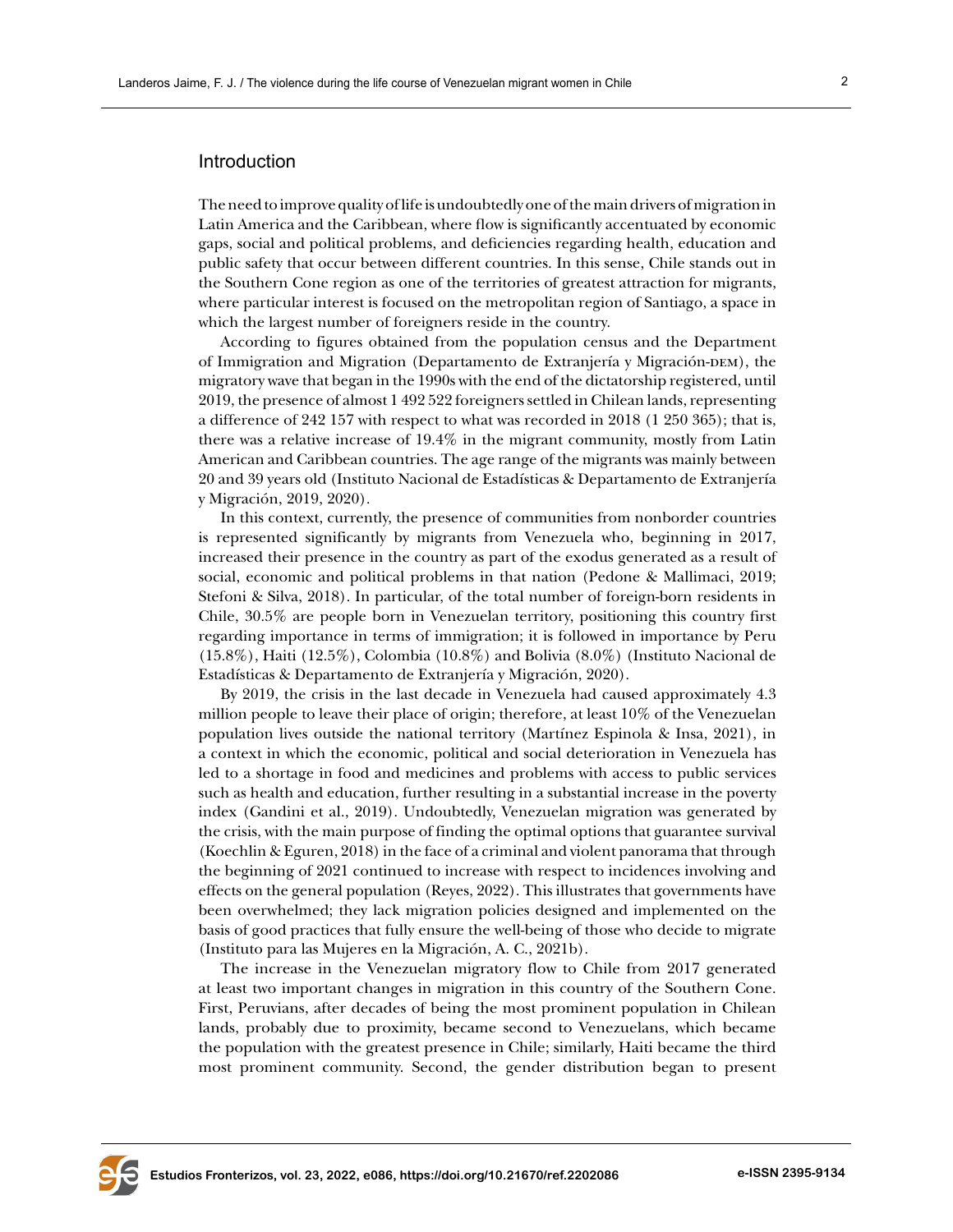interesting changes; a slight masculinization of migration was observed until the beginning of 2020, with the female migrant presence increasing slightly, a finding that is consistent with the life stories presented herein, where women are the leaders of migratory projects.

The Department of Immigration and Migration in Chile reported that in 2018, 51.6% of the migrant population was men, and 48.4% were women. In 2019 (early 2020), the gender distribution changed minimally, 51.2% and 48.8%, with males remaining the majority in percentage terms. However, the data presented illustrate a relevant change in female migration because although migration is still lower for women than for men, a slight increase is observed in contrast to a decrease in the migration of men, a finding that is aligned with the global trend in recent decades (Instituto Nacional de Estadísticas & Departamento de Extranjería y Migración, 2019, 2020).

Although these variations may be insignificant, in quantitative terms, they represent a starting point to explore gender roles within migratory projects on the American continent, where beyond serving as a companion or support in the decisions and trajectories of men, in recent years, women have taken the reins to plan, lead and carry out migration plans, opening the possibility of analyzing their experiences and interpretations of migrant life in a context in which, within studies on international migration, investigations of the masculine context predominate, as seen from research conducted in recent decades (Acosta González, 2013; Carrère Álvarez & Carrère Álvarez, 2015; Valdebenito & Lube Guizardi, 2015).

In this sense, it is important to analyze the dynamics and problems that migrant women face as individuals, that is, beyond the family structure or their role as wife and/or partner. It is necessary to delve into their own agency in the context of the host country (Donato et al., 2006; Tittensor & Mansouri, 2017), not only with the purpose of learning their life history in general but also to analyze the specific moments and/or experiences that motivated the decision to migrate to another country and take control of the family migration project. Although studies that focus their efforts on women are only beginning to gain strength in Chile, there are already some that address public health, particularly the issue of fertility; the findings indicate that social and economic integration is linked to reproductive behavior (Grande & García González, 2019).

Analyzing the migration of women from Venezuela to Chile from a gender perspective not only allows us to delve into the complications derived precisely from migration projects and their social, economic and even political complications but also helps us to understand how gender inequality positions this population in a place of vulnerability that generates greater violence, insecurity and uncertainty in the destination.

The configurations and tensions associated with the arrival of Venezuelan migrant women to Chile that are generated among the local population are a subject for which the gender perspective (Gissi Barbieri & Martínez Ruiz, 2018; Lube Guizari et al., 2018) is a relevant component that helps highlight the problems of discrimination, xenophobia, racism and violence experienced by female migrants in the labor market (Carrère Álvarez & Carrère Álvarez, 2015; Ojeda, 2016; Silva Segovia et al., 2018), which is characterized by exploitation, low wages and high segmentation, as shown by Acosta González (2013) in his study on domestic work. The focus of other research has been on sociocultural inclusion, where socialization practices are a fundamental part of the analyses (Stefoni & Bonhomme, 2014; Valdebenito & Lube Guizardi, 2015).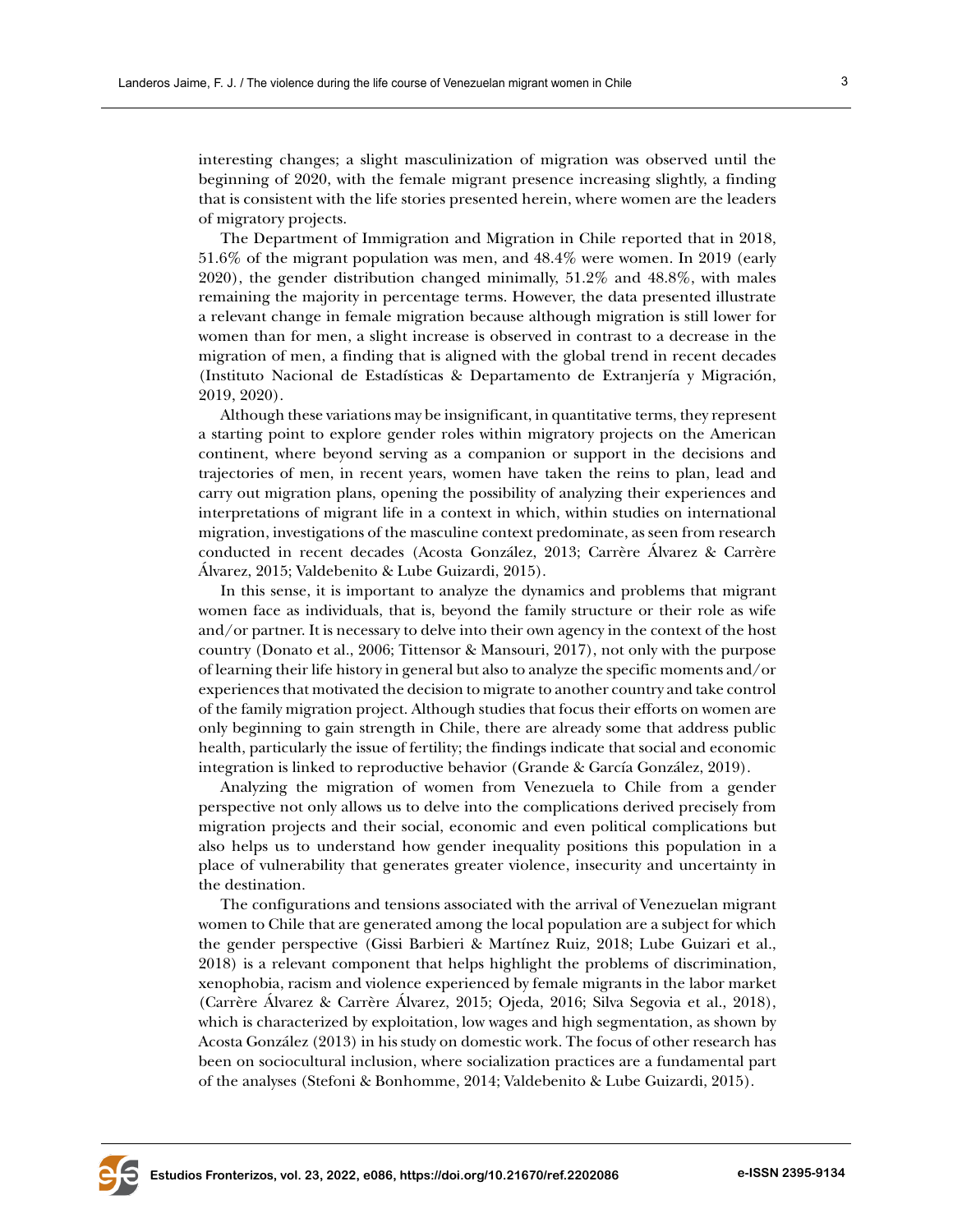Although some topics were addressed by studies conducted in the 2010s, it is important to generate a deeper understanding of the migration of women in Latin America (Lube Guizardi & Gonzálvez Torralbo, 2019), specifically the current conditions in which people live and the chain of events that generated the migratory project because past experiences constitute a fundamental part of the present and provide a glimpse of the future.

Based on this urgency to understand the recent changes in the migration of women in South America, particularly in Santiago de Chile regarding women migrants from Venezuela, the aim of this article is to analyze, from the perspective of the life course and the concept of *turning point*<sup>1</sup> (Wingens & Reiter, 2012), the specific moments that changed the life trajectory of the women included in this study. There are two questions that guide this research: What are the *turning points* that modified the life *trajectories* of Venezuelan migrant women residing in Chile? What are the problems faced by this population? The answers to these questions arise from the life stories of these women, who describe well the change in their life trajectory from specific moments associated with violence, economic difficulties, political persecution, kidnappings and psychological affectations, prompting them to make the decision to seek a better quality of life outside their country of origin.

Next, the theoretical guidelines linked to the life course are presented, specifically the concept of *turning point,* which supports the analysis of the data obtained from the ethnographic work with migrant women. Then, the methodology implemented to collect and analyze the testimonies included in this article is presented. Following this, the main findings are discussed, and some conclusions are presented.

#### Life trajectories and migration

It is unlikely that the life trajectory of people develops in a linear way without the complexities that characterize social dynamics and the practices attached to them within society. Rather, it involves processes where moments of uncertainty, change and breaking points are important components that give sense and meaning to each of the actions undertaken in daily life (Shanahan et al., 2003). The general theory of the life course illustrates well those moments that led to specific modifications to the projects of the women who participated in this study by emphasizing those ruptures that redirected the trajectories.

This approach allows the analysis of these changes, particularly from the concept of *turning point*, which is defined as the events that have caused substantial modifications and changes in the direction of people's lives, representing an important discontinuity within the trajectories themselves (Blanco, 2011). Thus, an event that is stressful or disturbing for an individual can trigger changes that lead to life course changes (Levy & The Pavie Team, 2005). Some examples of the above can be acts of violence, criminality, health problems, natural disasters, and limited access to public services, all of which can represent a *turning point* that can potentially become a catalyst for change.



<sup>1</sup> Because there is not a definition in Spanish that gives a precise meaning of this concept (Blanco, 2011), it is used in English to preserve its theoretical and methodological essence.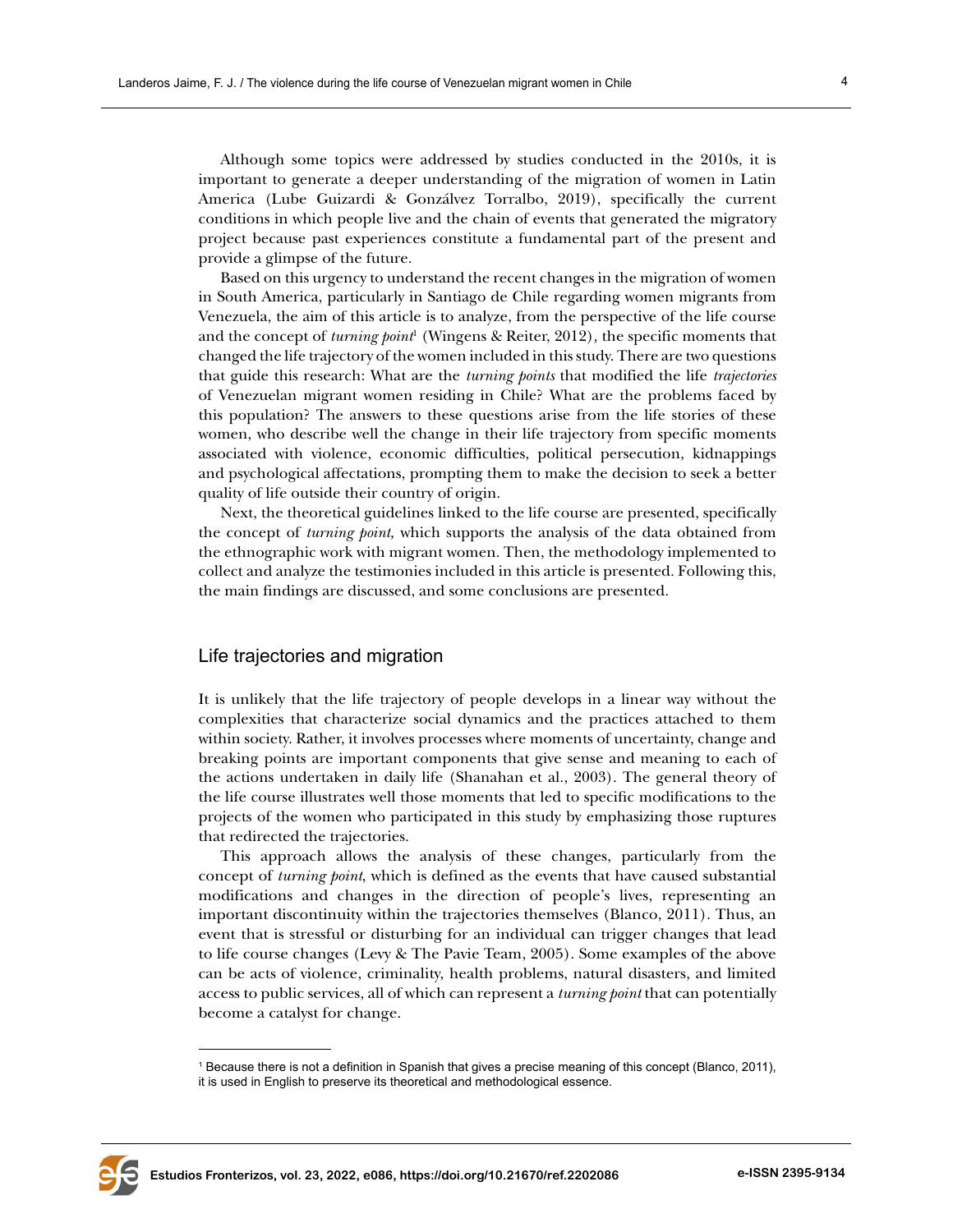Levy and The Pavie Team (2005) note that the above refers to a transition or perhaps, more frequently, to an event, implying a change in the orientation of a trajectory and not a mere confirmation of it (Moen, 2003; Shanahan et al., 2003). Importantly, the concept of *turning point* can only be identified retrospectively, as it is linked to a specific moment in the past, which in turn provides elements for the construction of the future (Wingens & Reiter, 2012).

Elder (1985) notes that the trajectories that are modified are constituted both by individual elements and by other structural elements linked to specific institutions, elements that generate a constant modification in the biography of a subject (Elder, 1985, 1998). Therefore, the conceptualization regarding the search for crucial moments in trajectories is presented not only as theoretical elements that allow understanding the reality that permeates the migratory phenomenon but also as a methodological tool that guides the analysis.

Taking into account that the trajectory of migrants in Latin America and the Caribbean occurs in environments in which violence, in its different types and modalities, is recurrent and generates effects that lead to important changes, different studies have reported on the relationship between migratory movements and violence (Massey et al., 2020), with crime, state repression, gangs and other types of conflicts serving as the main generators of migratory practices.

In a scenario in which violence can be the cause or the consequence of migration (Cook Heffron, 2019), particularly with regard to women, it is highly relevant to incorporate the concept of gender violence into the analysis. Gender violence is defined as "harmful acts directed at an individual or a group of individuals based on their gender. It is rooted in gender inequality, the abuse of power and harmful norms" (onu-Mujeres, 2021, p. 1). Violence can be psychological, physical, sexual, patrimonial and economic (Landeros Jaime, 2021), and it is likely to occur at different moments of a life trajectory, even, at certain moments, in multiple forms simultaneously, generating contexts of extreme violence and complexity for those who suffer it (Instituto para las Mujeres en la Migración, A. C., 2021a).

From Bauman's perspective, these violent changes, which represent a *disturbance* in the life course, reconfigure not only the trajectories but also the values that are embedded in the victims (Bauman, 2003, 2017). Finally, violence represents one of the most accentuated concerns of the migrant community, where the cultural aspects of the country of origin are intermingled with those of the destination, as has been recently reported (Landeros Jaime, 2020). Importantly, the decisions that emerge from specific *turning points* always imply a risk that prevents ensuring *a priori* the success of redirections in trajectories, as the literature mentions (Shanahan et al., 2003). The Venezuelan women who participated in this article were willing to assume numerous risks as part of their migration project.

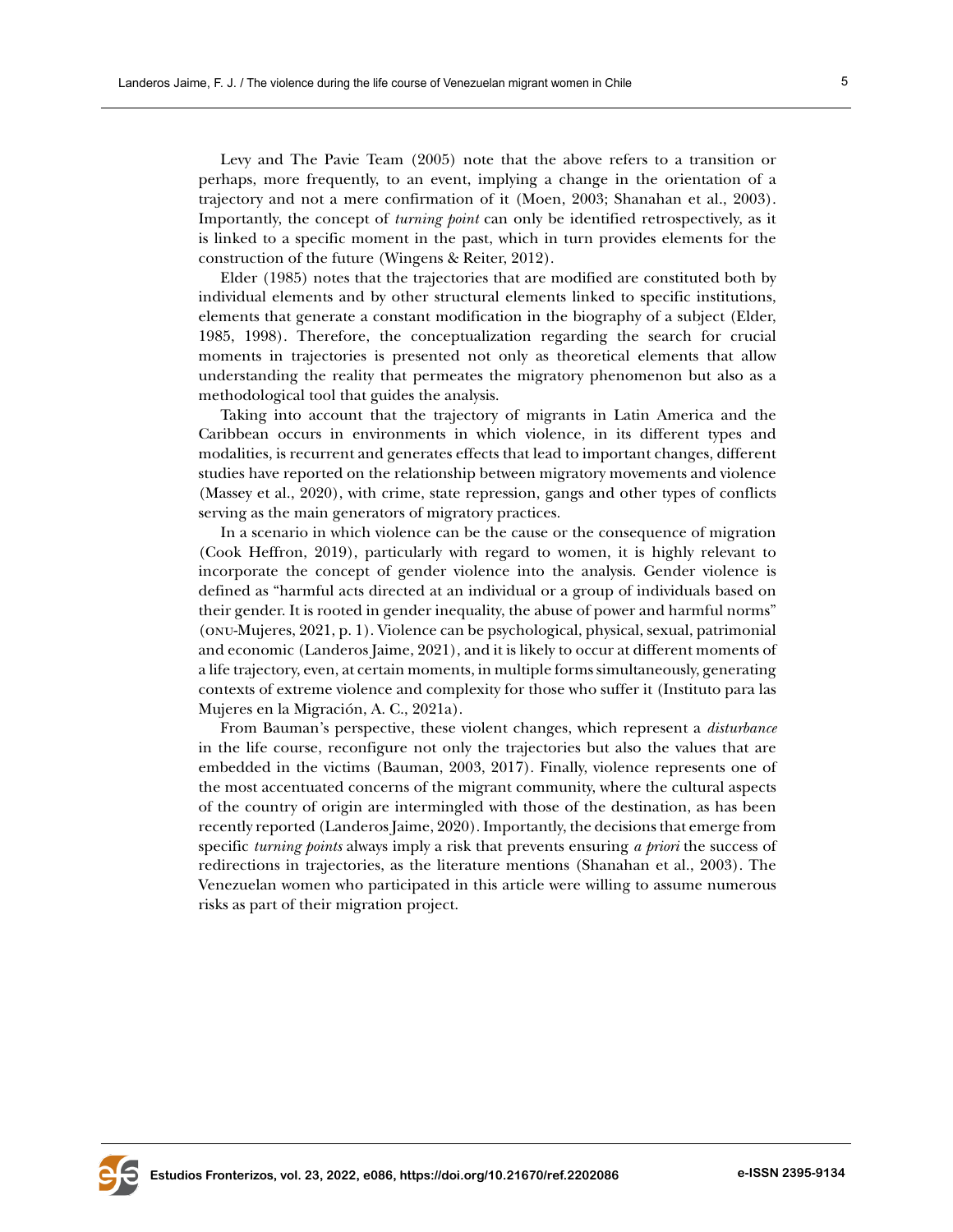### Methodology and data

The research was conducted from a qualitative perspective. The methodological strategy for obtaining data and information was based mainly on ethnographic work that included observations and different ethnographic interviews (Sherman Heyl, 2001) with Venezuelan migrant women living in a Santiago commune; the purpose of this approach was to reconstruct the life stories of the women. A greater number of conversations were held inside the homes of the participants as part of observation sessions aimed at understanding the family dynamics of Latin American migrants in Chile. Importantly the interest is far from seeking general information regarding current migration but rather focuses on analyzing the experiences, complexities and challenges of Venezuelan migrant women.

Six Venezuelan migrant women participated in this study. In general, they left their country of origin due to political, social, and economic conditions, whose main impact manifested as massive human rights violations (Gandini et al., 2019). During 2018 and 2019, constant communication was maintained by text messages, calls and formal interviews, interactions that also constituted part of a school ethnography conducted in the same period. The women were originally from different areas of Venezuela, and most reported having a university education, practicing Catholicism, being married and having at least one son/daughter in the home; some women reported being survivors of violent acts such as attacks, kidnappings, and extortion. The common denominator is that they are leaders in their family migration projects, where they conducted initial planning, development and execution, in a context in which their husbands followed the trajectory designed by them while living in the place of origin.

The sample was obtained by approaching women at the elementary schools where their sons and daughters were enrolled. Although the women in this study are part of a family structure, the focus of this article is on their own individuality, with the purpose of learning about their achievements, goals, and aspirations, understanding their fears and identifying their satisfaction with being a migrant woman in Chile. The conversations lasted approximately one hour and took place between March 2018 and February 2019.

The topics addressed during the conversations were related to living conditions, particularly in economic and social terms; access to public services such as health, education and decent housing was also discussed. The women were asked to describe events that marked their lives in terms of educational and work achievements, violence, discrimination and general problems encountered in the destination country. As an ethical approach, the dialog was always guided by the reactions of the interviewee; that is, if a topic seemed uncomfortable, time and space were given for the participants to think about the answer. On occasion, interviewees refused to talk about specific topics.

For the data analysis, we constructed a matrix of codes linked to the conceptualization and preliminary reviews of the empirical material collected; the matrix formed the basis for the analysis of thematic categories<sup>2</sup> (Kuckartz, 2014; Rädiker & Kuckartz, 2020), i.e., particular moments that led to drastic changes in the life course of the



<sup>2</sup> Data processing, interview transcription, coding and analysis were carried out using MAXQDA 2020 software.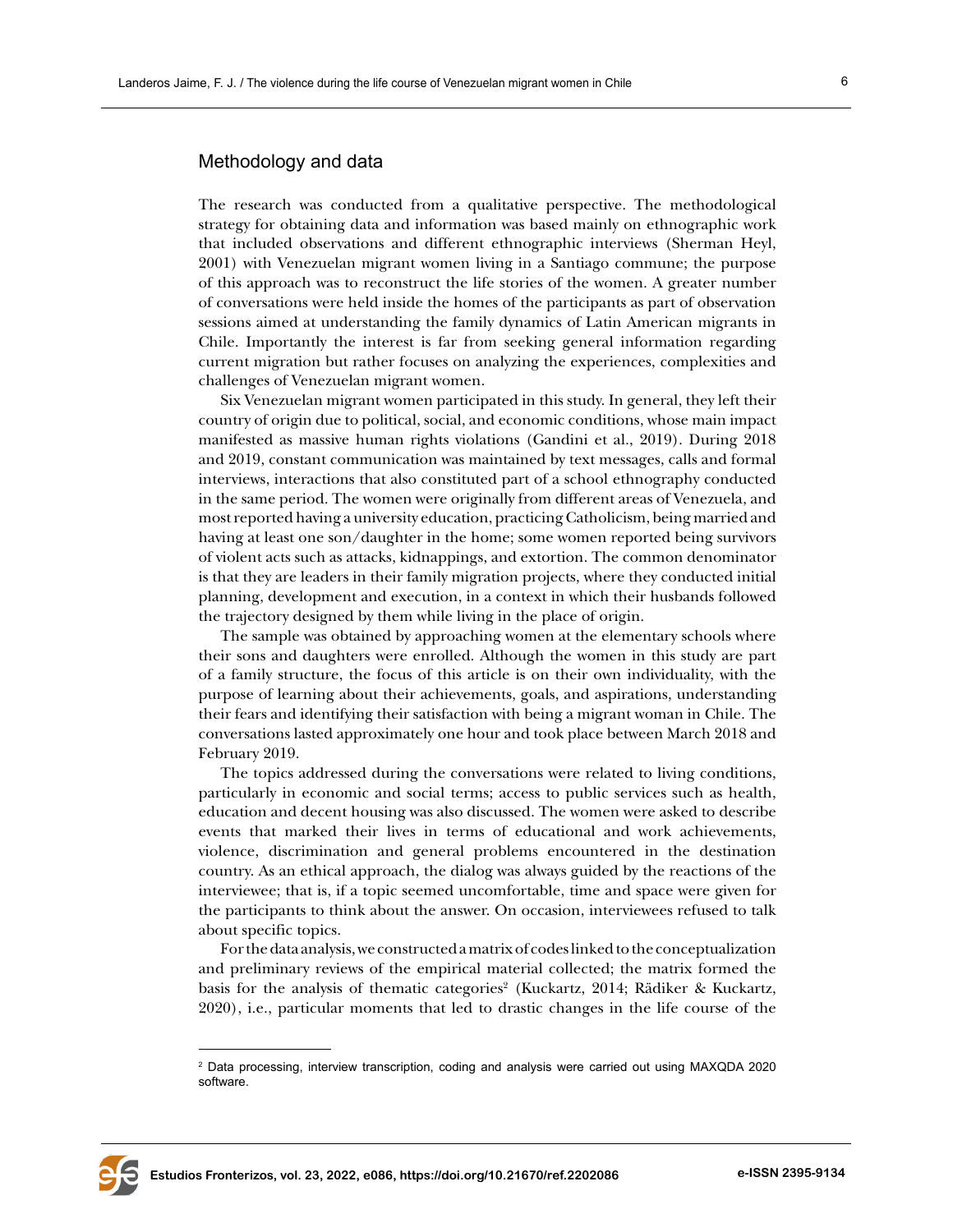women who participated in this study. Thematic analysis (Kuckartz & Rädiker, 2019) was the main strategy to understand, identify and, above all, better describe the stories of those who participated in the research.

The life stories included in the study not only provide an understanding of situations at the individual level but also illustrate well the political and economic aspects that, across time, have generated changes in Venezuelan society. It is a connection between important elements of the past that shape the present and form the future trajectory. In this sense, the main methodological challenge of life stories arises when deciding whether to analyze them from a chronological, in terms of events, or thematic perspective (McLeod & Thomson, 2009). This study focuses on the latter, where the identification of break points in life courses constitutes the central axis of the narrative.

The following section discusses the main findings from the empirical work; the findings are presented following a narrative that illustrates the complexities that, across time, have marked the life course of migrant women and that currently continue to constitute some of the main challenges they face.

### "I became a migrant overnight"

In recent years, planning vacations at a beach or somewhere abroad have been a common practice. Going to exclusive places and enjoying high-quality coffee in the morning before arriving at work, either in a transnational company or within the Venezuelan government, has also been common. These activities were part of the daily life of women from Venezuela before modifying their life trajectory and migrating to Santiago de Chile, a modification that was motivated not only by the economic problems that the country is experiencing but also by widespread social decomposition, which has generated an increase in the rates of violence, persecution and criminality.

All of the migrant women interviewed agree on the assumption that it will take years, if not decades, for Venezuela to recover from the attrition, violence and instability that it is currently experiencing. "The initial motivation (to emigrate) was that we saw that it would take a long time for Venezuela to get out of this situation" (VC1, personal communication, April 2018). "The crisis led us to leave the country; everyone knows the crisis that is happening: the social, moral, economic crisis" (VC3, personal communication, May 2018).

Thus, from the testimonies, the main modifications in life trajectories arose from themes and/or situations mainly linked to violence, economic problems and political persecution, where time was a relevant element in the design of migratory projects. That is, the decisions made by the migrant women who participated in this study are the result of several years of reflection and preparation in response to situations that gradually emerged but were likely to worsen in the country, as happened.

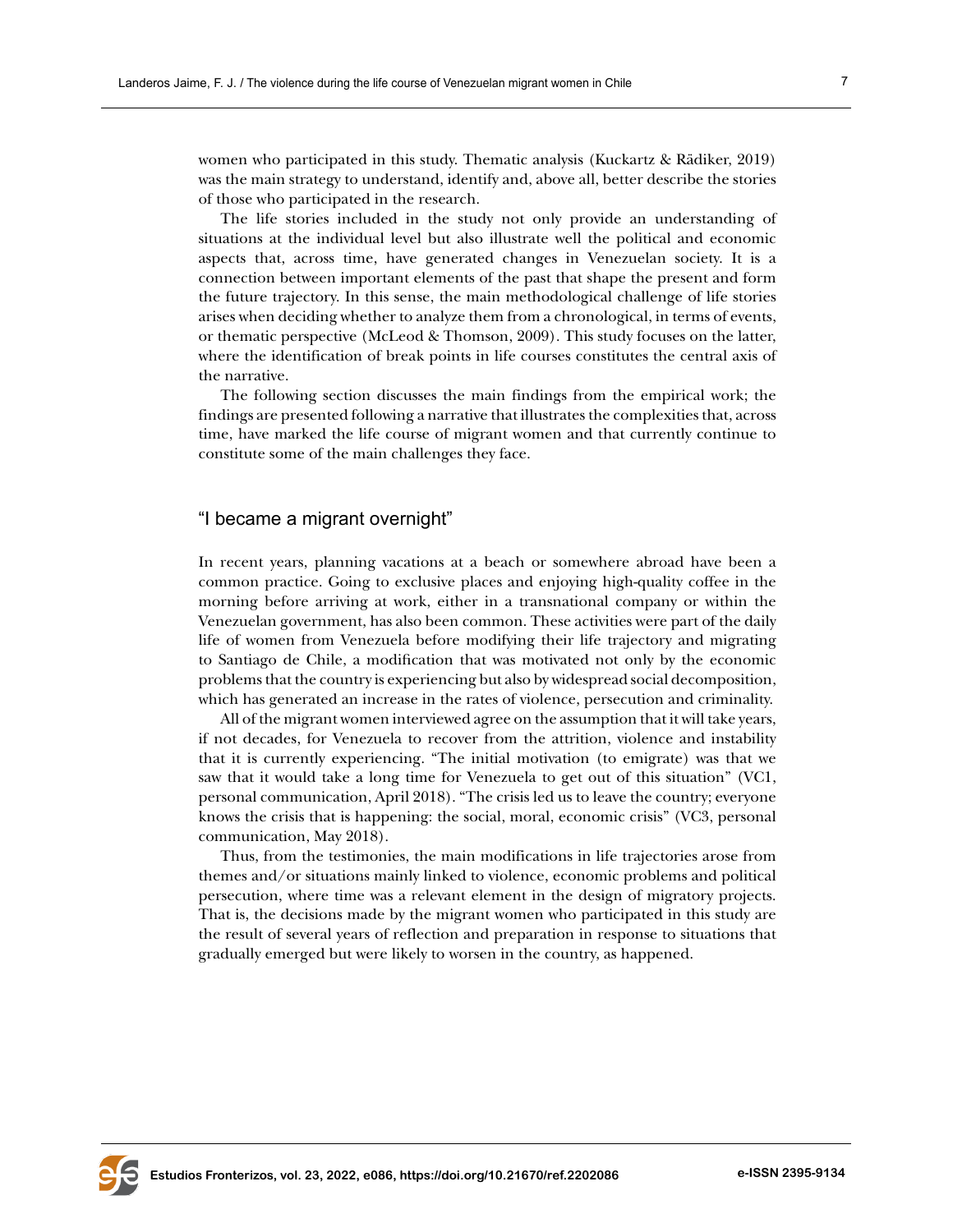# "I was kidnapped in my own home"

Violence in Venezuela in recent decades has reached an unprecedented level; therefore, people seek to leave the country by any means in search of a better quality of life and access to public services that meet their basic needs, with the additional purpose of recovering their freedom in the face of confinement, a product of the fear of being violated in public spaces.

Although this generalized violence, which is nested in other problems of an economic and political nature, has presented itself in different ways and generated psychological, patrimonial, political, economic, and other problems, physical violence has been the primary trigger for turning points in the life trajectories of Venezuelan women. This is aligned with the initial assumption of this article, i.e., violence is the main motivator for emigrating from the country. For Venezuelan migrant women to decide to start their migration project, several years had passed.

The last straw was one Sunday afternoon. [That day] we decided to leave the house to visit my mother, and they robbed us. They pointed at my husband [with a firearm], and they pointed at my children, telling them to get out because they were going to take the car. We had to sell things to recover it at the time. We did not have the money; we had to sell our wedding bands to recover the car. It was something that we could recover, which was material, but we needed the car because it was our means of transportation to school and work. (VC2, personal communication, April 16, 2018)

On a recurring basis, physical and psychological violence in public spaces is one of the most prominent problems in the testimonies collected. In this context, the impossibility of going out freely to a park or consuming products in a cafeteria is notable, consequences aligned with the economic restrictions resulting from government policies.

We could not go out to a park. There was no money to take a bus and go to the park. There was no certainty that you can walk down a street at 9 pm without thinking that they will steal your phone or do something to you. There at 7 pm-8 pm, everyone is at home. People are very afraid. Both children and adults live in fear; that is the truth. (VC3, personal communication, May 19, 2018)

Leaving the home represented exposing oneself to crime that prevails in different areas of the country, indicating that living in confinement provides feelings of security in one's own space: "because if you go out, you could be robbed; they rob and even kill you. So, we lived in total confinement, where there was not much freedom" (Personal communication, VC3). However, the reality of the other women interviewed is very different. The day on which the eldest son of VC4 was on a walk with his grandmother and the youngest daughter had a medical appointment with a pediatrician, the family was kidnapped in their own home. Construction workers who had been in the home for several days were the perpetrators.

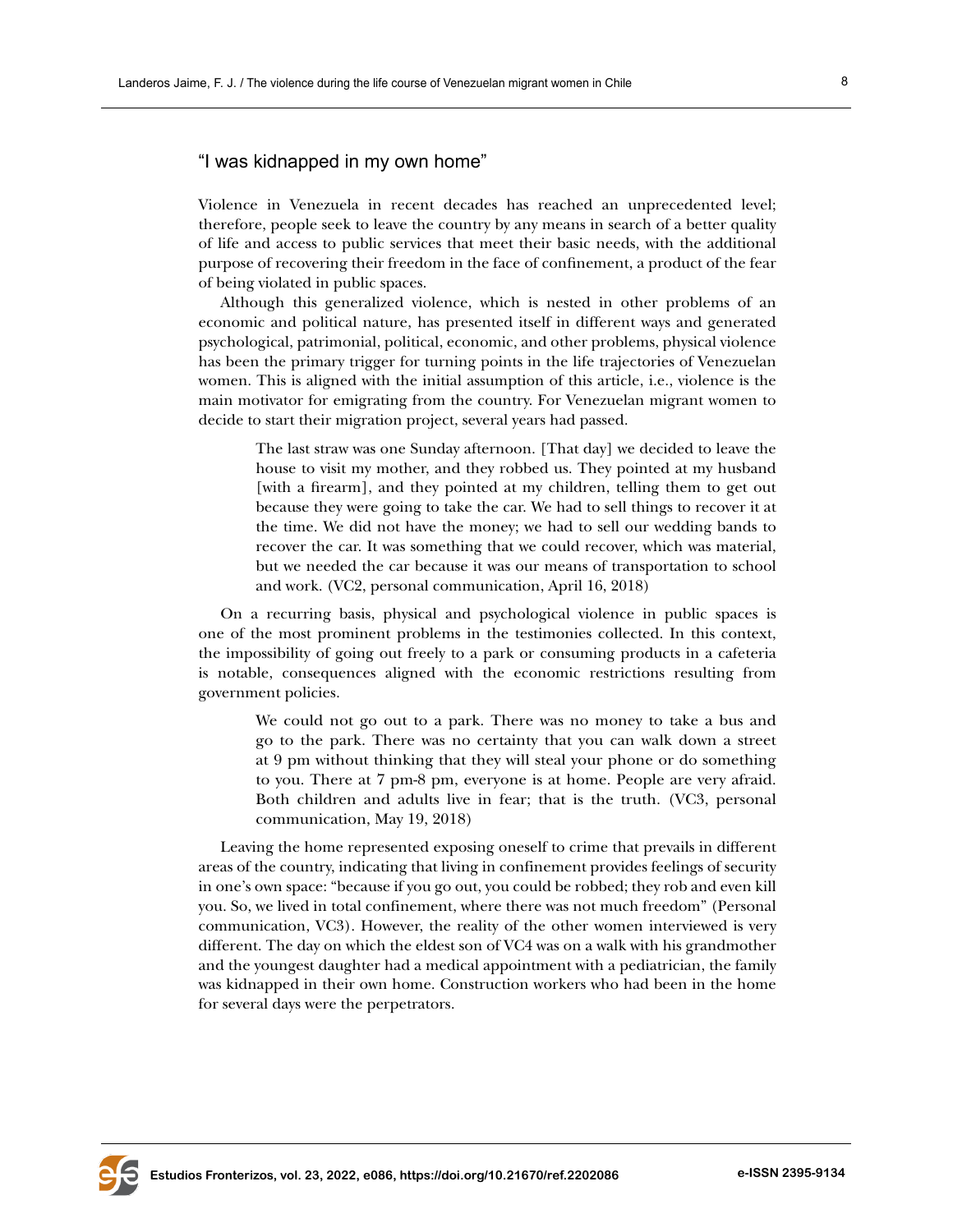We arrived at the house and entered... in December, the house was painted for Christmas and New Year. We were organizing [everything], and seven men came in and tied us up. The house was torn down [destroyed]. They wanted to grab the girl, and I told them no. I was very strong, neither shouting nor crying. After you live through that, I said, I need to protect the lives of my children. More than anything, it was for my children. (VC4, personal communication, March 18, 2018)

Violence in the past was recorded primarily in public spaces. However, in recent years, there has been a change, reaching the private sphere, gradually becoming crude and normalized by certain sectors of the population but not with those who participated in this study. The characteristics of this violence are intertwined in the history of VC6, for whom the implementation of her migration project did not generate great changes now that she is in Chile: "We are surviving only one step above what we were living over there. Over there, we survived to eat" (VC6, personal communication, February 12, 2018).

Being a political refugee in Chile, this Venezuelan woman not only faces the consequences of the physical violence of which she was a victim in the past but also the psychological, economic and patrimonial consequences that, in the present, complicate her life journey and that of her son, who has also experienced these complex moments, resulting in episodes of stress, anxiety, and depression derived from psychiatric disorders.

Any Venezuelan who you ask why they left tells you that you cannot live there—a lot of crime and economic problems. I was kidnapped and shot by simple and common (crime)—kidnapped for hours. They did not rape me, thank God, but they beat me and threw me into a river to see if the animals would eat me or if I drowned. But, I was able to save myself because it was not my time. (VC6, personal communication, February 12, 2018)

The above illustrates how the life trajectories of Venezuelan women in Chile are consistent with what has been mentioned in the literature, indicating that the identification of *turning points* allows an understanding not only the past but also the practices, dynamics and complexities of the present (Bauman, 2003, 2017; Elder, 1985, 1998; Wingens & Reiter, 2012). VC6, who worked for the government opposition, also illustrates how gender is a differentiating factor that positions women in a condition of vulnerability and violence in a Venezuelan political environment dominated by men. In this sense, although Venezuelan migrant women, by leaving their place of origin and settling in Santiago de Chile, managed to get out of a dangerous social environment, the component of violence is still present in their lives. That is, the modification in their life trajectory was mainly due to the effect of the physical violence of which they were victims, a single type of violence that was eliminated with the displacement; however, economic, patrimonial, and psychological violence are still present in the daily lives of the migrant Venezuelan women living in Santiago de Chile.

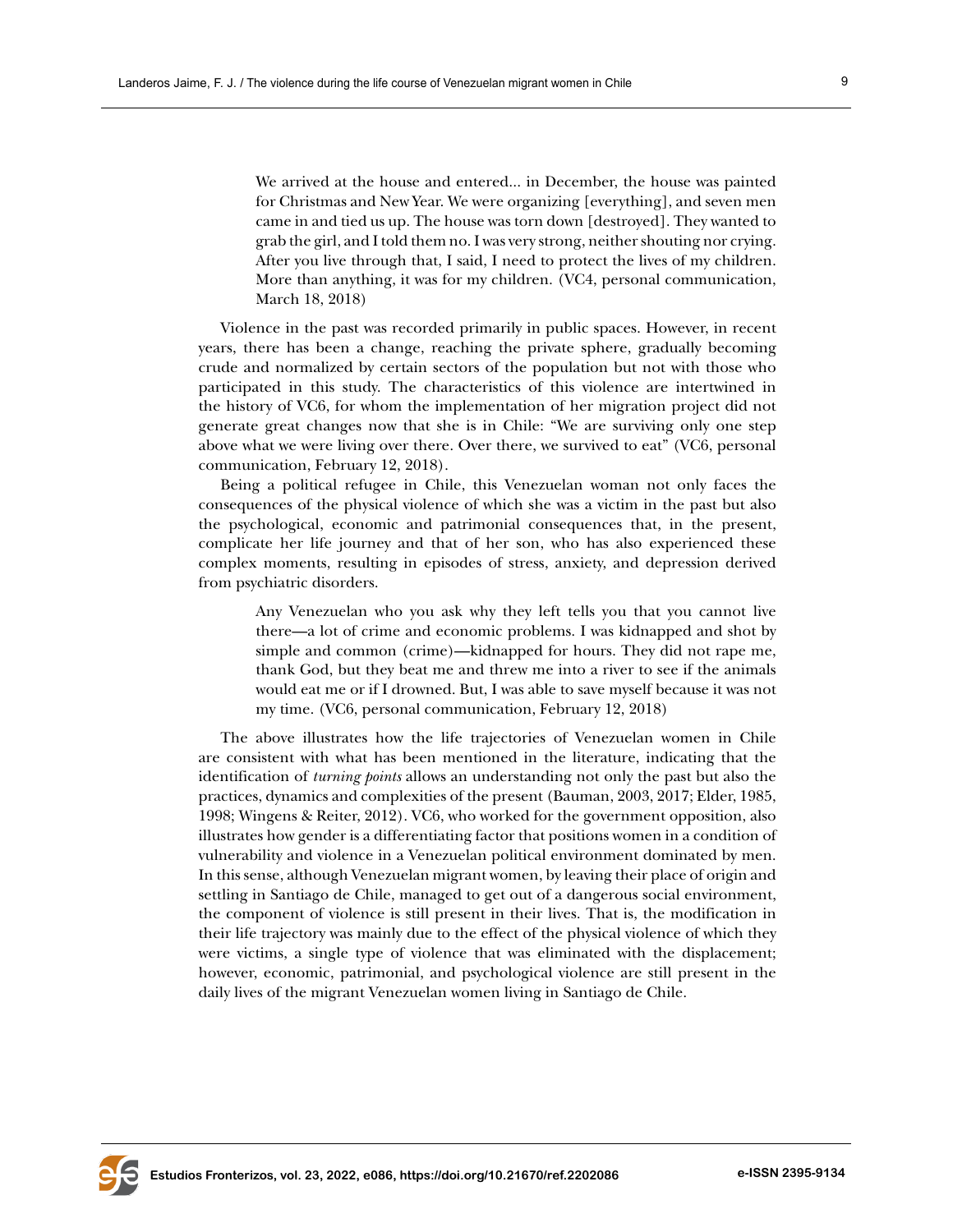# "We were doing well, but this crisis ended everything"

The standard of living that VC2 could afford in Venezuela was high. As a professional in education and with a jewelry company, the economic issue was never a problem; however, "the crisis ended everything in the country. Education began to decline. I had a business there of buying and selling gold" (VC2, personal communication, April 24, 2018). Fatigue increased considerably across time. Faced with insecurity and shortages resulting from a volatile economy, "I decided that we should leave" (VC2, personal communication, April 24, 2018), in a scenario in which the acquisition of certain products limited access to others due to the high prices in the formal and informal markets.

Nothing was achieved there. If we wanted meat, we could not because it was (inaccessible). We could buy it, but we did not cover the expense of a month. We did not have flour; there were very long lines to buy a product, and that causes a lot of physical wear and tear. Food, insecurity... there (Venezuela) they kill for a cell phone, and then it began. (VC2, personal communication, April 24, 2018)

After we saw how it was (crisis in Venezuela), my husband gave private classes, but the point came when people preferred to spend that money on food than on classes (music). Work was diminishing. I worked, but the salary was not enough. We could not eat apples because they are expensive. (VC3, personal communication, May 26, 2018)

Economic problems in turn made access to services and products of different types complex, forcing the migrant population to think about strategies that would allow them to use savings to cover the expenses that would derive from the migration project, in a context in which women migrants did not plan to emigrate from the country, seeing it only as the last option to solve the difficulties derived from the economic and patrimonial violence that they had faced for decades. This describes how decisions to seek better opportunities and quality of life abroad are the product of planning initiated years in advance, where the passage of time involved defining the routes and dynamics to mark the trajectory. As all the interviewees pointed out, the first step was to convert their savings to a currency other than the local currency and determine who could help them in this process.

(Then) the issue of starting to exchange currency began. Every time we could, we sold something; "We are going to exchange and save", we said. Exchange from bolivars to dollars. After 2011, when we were in this (crisis)... we began to have more fear because what happens in the country is scary. I had sold my apartment, and we had changed the money to dollars. (VC4, personal communication, February 27, 2018)

Initially, there was an aunt of my husband (in Chile). In fact, when we arrived, we had transferred the dollars to him to have an apartment when we arrived. It was with the savings that we had there. Well (it was not) savings, but what we were accumulating and buying dollars. Currently, it is much more complicated to buy dollars. (VC1, personal communication, May 17, 2018)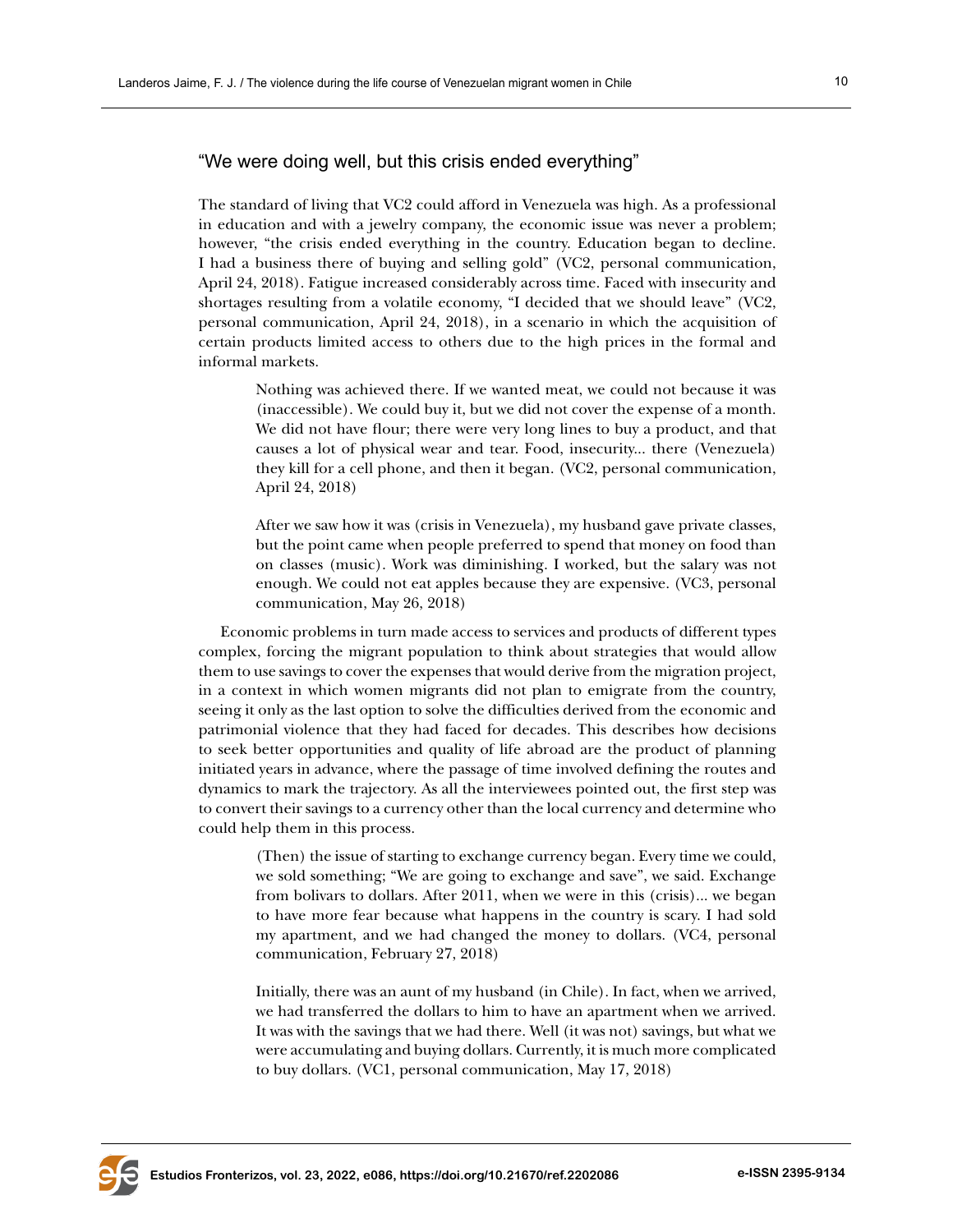These economic resources that the women together with their families managed to save became their main capital to undertake their migratory project to Chile, partially addressing, at that time, the difficulties that sometimes occur when reaching a destination whose codes and dynamics, despite sharing the language, were very different. These differences generate other types of complications that initially placed them in a situation of "invisible poverty" (Landeros Jaime, 2020), whose main characteristic is the absence of support networks (social capital) and the null value of university credentials (cultural capital) in the host location.

With the passage of time, things are calmer. Life passes, and the fear of being assaulted, kidnapped and physically violated is much lower than in the past. However, access to services continues to be limited due to the lack of formal employment. The majority of the Venezuelan migrant women who participated in this study perform poorly paid work in the informal market, despite being part of a skilled migration community that began to increase in past years until becoming the largest migrant community. This peculiarity is accentuated taking into account that Venezuela is a country that does not border Chile. In short, the economic and patrimonial violence of which they are victims in the destination is framed in a moment of crisis in Venezuela, which represents for these women an endless cycle of problems.

Initially, (it was) the economic impact. It has been the day to day impact. We cannot go out to eat or go for a walk. In fact, we have not been to the movies. The fact of being in another country… It is important to have money. We have one goal: to save. We bought beds, a television, and we already bought what we need for winter. (VC1, personal communication, May 17, 2018)

The *turning points* linked to economic problems show that female migration from Venezuela is a social phenomenon whose participants are informed, with high cultural capital, and transversal characteristic of investing time in valuing all the possibilities before executing their plan. However, economic difficulties continue to represent one of the main obstacles to improving quality of life in a context in which Chile is considered one of the countries with the highest cost of living in Latin America.

## "I was shot, beat and threatened. That's why I left"

The economic shortages that modified the life trajectories of migrant women are sometimes mixed with events of another nature. For VC6, physical and psychological violence is combined with economic and political violence. The lawyer and mother reported that working for the government opposition translated into an income sufficient to think about vacations in any country in the world, new cars, private school for her children, and even multiple properties such as apartments and other types of buildings. Everything changed overnight:

I participated (as) a member of the polling station in the elections for Henrique Capriles (Venezuelan politician), and he won. We said that he won. (The government) wanted us to alter the results and say that he did not win. I said that I would not do that because that is a crime. I signed (Capriles

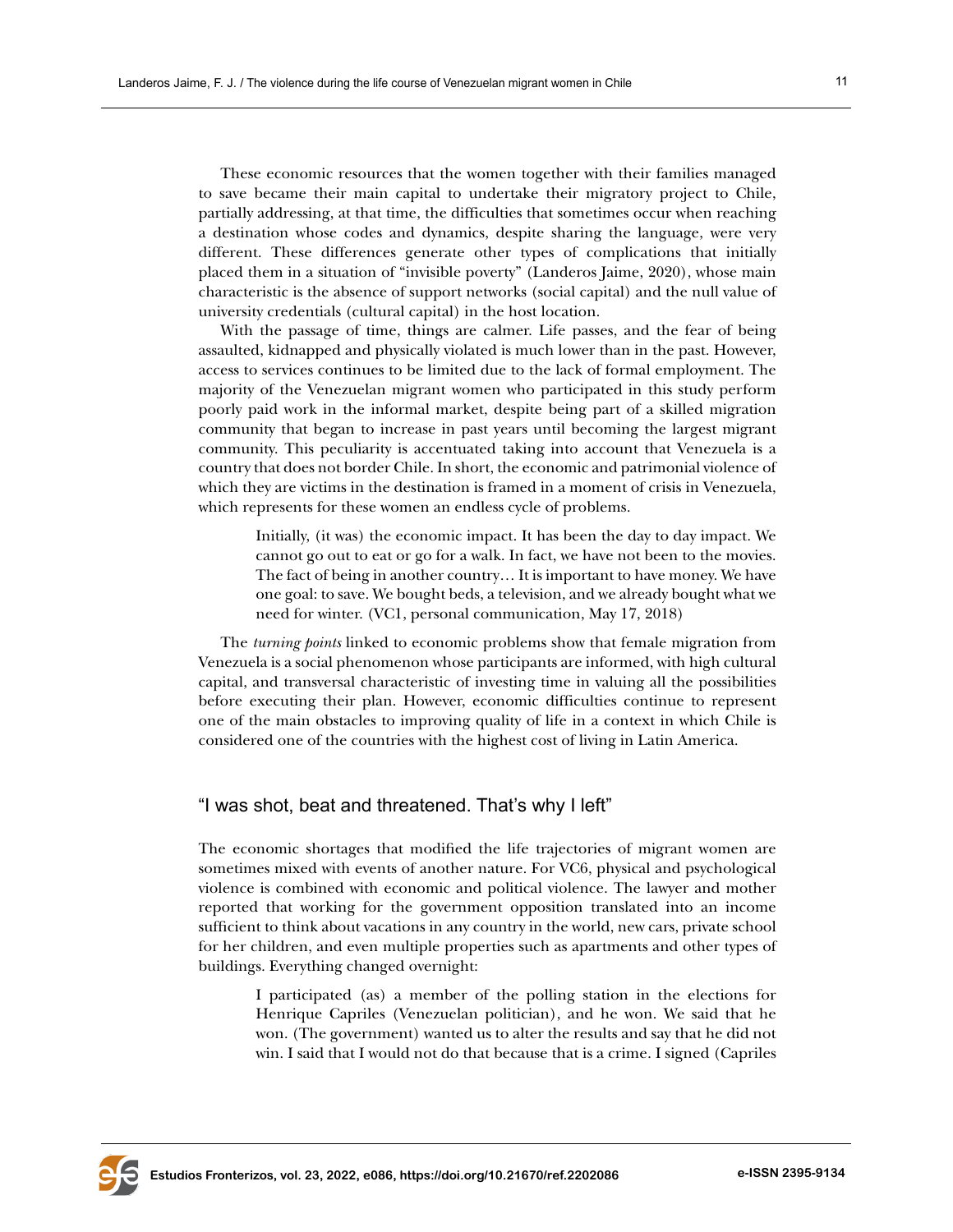victory). Then, they shot me down (shots)... (and) the car was destroyed (shot), and they killed the bodyguard I had. I presented these here, and they gave me preapproved political asylum. (VC6, personal communication, February 12, 2018)

Despite the preapproval of asylum in Chile for political reasons, it has been impossible for her to have access to the labor market, much less practice as a lawyer. The situation of this Venezuelan woman living in Santiago de Chile is unique because she is the only person with a request for political asylum, which prevents her from returning to Venezuela or leaving the country during the process. In addition to the aforementioned complications, her life is in danger not only if she decides to abandon the process and return to Venezuela but also now in Santiago de Chile because, due to lack of documents, she has not been able to access health services, in a context in which she suffers from depression, anxiety and generalized emotional distress.

For this reason, VC6 must acquire drugs that arrive in Chile from Colombia through smuggling networks, which she considers dangerous because she is not certain of the quality of the products; however, she assumes the risk so that her mental health does not worsen, leaving her unable to care for her only child. "The lack of medication in Venezuela made me have an abort of my second child. I lost the child and was almost on the verge of dying. Now, I need medicines to overcome that, but I do not have them" (VC6, personal communication, February 12, 2018). This problem described by VC6 is consistent with the literature that delves into access to the labor market as one of the main difficulties of migrant women in Chile (Carrère Álvarez & Carrère Álvarez, 2015; Gissi Barbieri & Martínez Ruiz, 2018; Silva Segovia et al., 2018).

From this, it is observed how violence against Venezuelan migrant women living in Santiago de Chile manifests and intersects in different ways, where physical violence, serving as the main turning point in their life trajectory and the main driver of leaving the country, has disappeared; however, economic, psychological, political and patrimonial violence is still present, as illustrated by the low economic capital generated by the null access to the labor market, nonexistent access to health services, persecution by members of the Venezuelan government, and waiting times so long that they prevent the generation of wealth in the place of reception. In short, the Venezuelan women interviewed continue to be violated in different ways, perhaps not by the government of Venezuela but by different actors in the destination, evidencing a significant relationship among violence, migration and gender inequality that promotes vulnerable living conditions.

Thus, in addition to the *turning points* linked to violence, economics and politics that forced women to leave Venezuela, there are other problems that prevent the total overcoming of those moments of the past that modified their life trajectories; That is, even when these turning point moments are identified, it is necessary to identify the problems that, in the present, complicate overcoming these moments of difficulty, as mentioned in the literature (Wingens & Reiter, 2012).

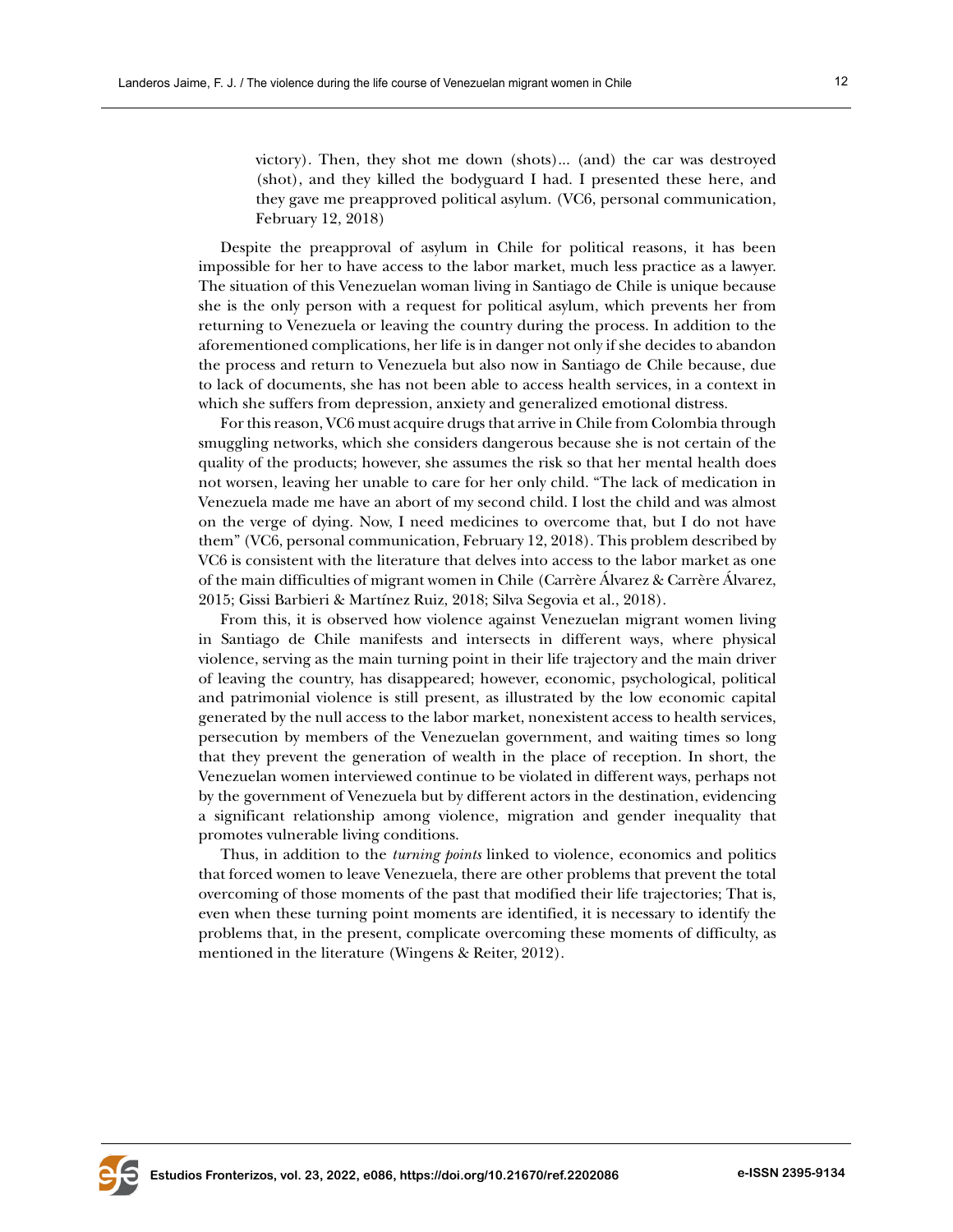# "I am a university graduate, but my degree is not valid here"

The women interviewed reported having university studies, including postgraduate studies; however, the cultural capital accumulated in Venezuela at the time of arrival in Chile lost validity because their education is not recognized by some institutions or by employers. For VC2, who is an educator with a master's degree in educational management, the problem is due to the equivalences of the school systems; her degrees will not be recognized until she completes a series of courses, which require time and money: "Something that I cannot afford at this time because my children come first" (VC2, Communication person, May 16, 2018). Although the result is the same and is linked to not having access to well-paid jobs, there are those who reported having completed all the necessary procedures so that their degrees were recognized at the time of arrival in Chile.

With time in advance, we prepared all the paperwork so that we could come here. We spent about a year getting everything set; getting official copies of titles, documents, birth certificates. I am a teacher; I am a chemistry teacher. I studied five years at the University of Venezuela. (VC3, personal communication, May 5, 2018).

I am an industrial engineer; I graduated there in Venezuela, from a very good educational institution. Then, I was trained in quality assurance. I have done many courses. Everything that has to do with ISO standards. I am an internal auditor of integrated management systems. I am very trained, and I am always learning. I like it. (VC5, personal communication, May 16, 2018)

Although the Venezuelan women in this study are part of the highly skilled migration to Chile that began some time ago, in their entirety they perform tasks that are not in accordance with their abilities and academic training; therefore, their salaries and working conditions place them in positions of vulnerability. Furthermore, waiting times have been reported as a resource of domination and exercise of power in other studies (Auyero, 2011) and are another problem faced by migrants in Chile; across the years, the Department of Immigration and Migration (Departamento de Extranjería y Migración - DEM) has increased the waiting times to access visas and work permits, another important requirement for entering the formal labor market in the country.

What happened is that my three-month tourist visa expired. I paid the extension, and I went to the Department of Immigration and Migration to see what I could do. They told me, "You have 10 days to present documents, a job offer or a contract. Otherwise, you must vacate the country. I am waiting for my documents because my temporary permit only arrived a month ago. I do not have an ID or a temporary visa. (VC2, personal communication, May 16, 2018)

This aggravates the economic, social and political situation experienced by Venezuelan migrant women in Chile. These problems are linked to institutional aspects whose relationship is evident with the identified *turning points*; however, the participants also reported other types of complications related to labor discrimination, xenophobia, racism and gender violence, representing a window of opportunity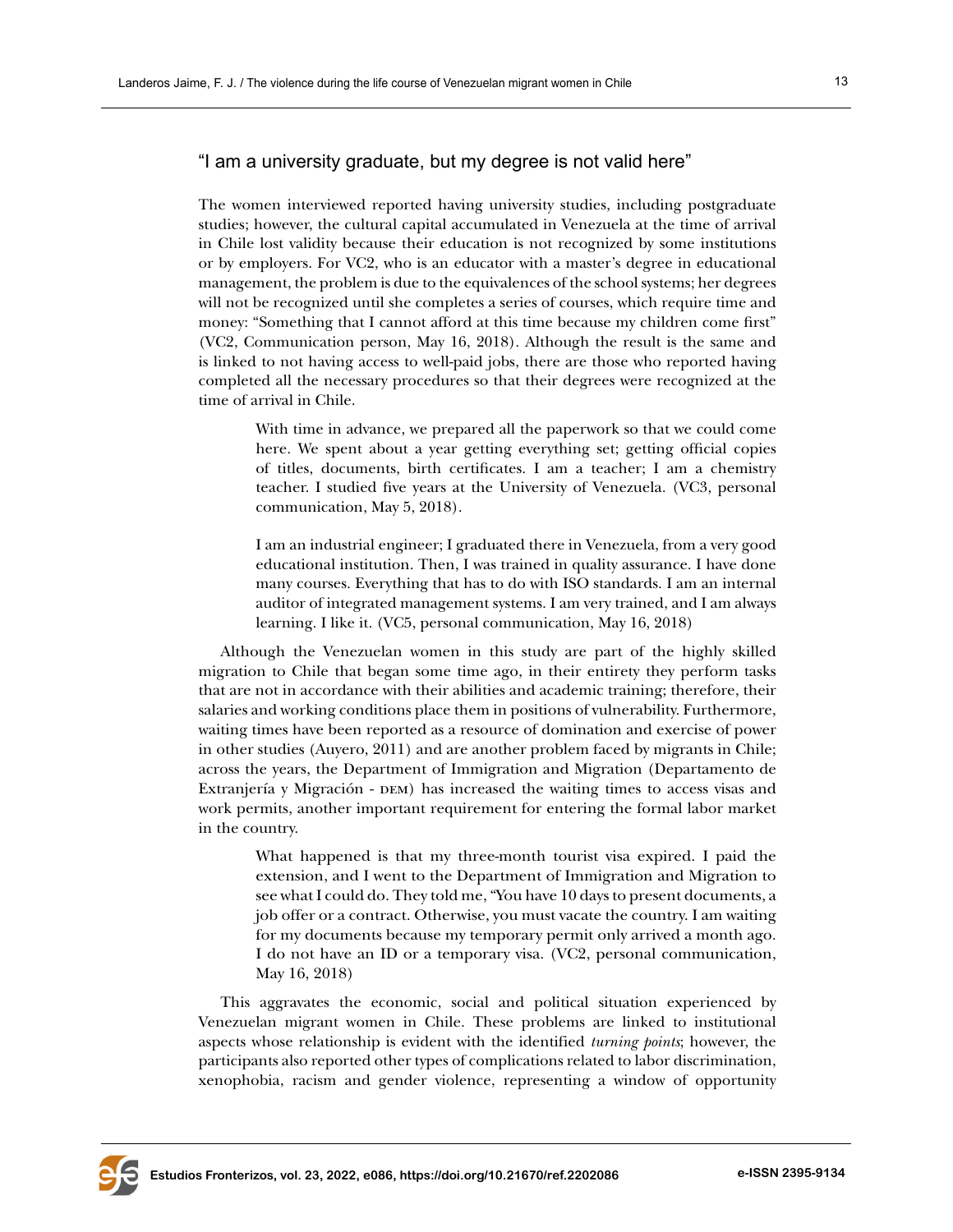for future research that focuses primarily on social aspects of migration, unlike the institutional aspects analyzed herein.

### **Conclusions**

The female migrant population from Venezuela faces serious challenges in Chile that are related to the same reasons that motivated them to leave their country of origin to improve their quality of life. That is, the execution of their migration project solved only some of the problems that afflicted their daily lives in the Venezuelan context, where the thematic category of violence, particularly physical violence, considerably decreased. However, the women herein, based on their testimonies, continue to be violated in economic, political, and patrimonial terms beyond borders, as happens in other regions of the continent (Instituto para las Mujeres en la Migración, A. C., 2021a; Landeros Jaime, 2021).

The main *turning points* that repeatedly modified the life trajectories of Venezuelan women were linked to the complexities resulting from violence, both by civil society itself and by the government; in turn, it is presented in a context of crisis and a lack of respect for human rights. The economic aspects that led to complications of access to health and education services initially motivated the design of a migration project. Likewise, the political situation, which, as observed in the analysis, is intertwined with other factors, was, and continues to be, the main motivation for people to seek new opportunities outside their country of origin.

Based on the analysis, although the economic and sociopolitical context of Venezuela modified the life trajectories of the women herein, acts of violence were the drivers of the execution of the projects that these women led, in an environment in which, for years, planning included waiting, with uncertainty, for possible improvement in the country. However, when they are shot, kidnapped or beaten, motivation was potentiated to the point of making the decision to travel to Santiago de Chile.

Regarding the main problems faced by Venezuelan female migrants living in Chile, wait times to resolve Department of Immigration and Migration approval processes is one of the greatest complications because such approval includes work permits that would allow the women to access the formal labor market; this finding is consistent with those of other studies conducted in Chile on female migration (Acosta González, 2013; Carrère Álvarez & Carrère Álvarez, 2015; Ojeda, 2016). The recognition of educational credentials constitutes another complexity because employers, even government authorities, do not recognize university degrees, forcing the women to accept poorly paying jobs without a contract or working conditions that do not provide them with the certainty they seek.

The aforementioned contributes directly to the fact that the *turning points* that motivated the migration of women to Chile represent an obstacle today. That is, economic problems, fear of insecurity and persecution (in the case of political asylum), and difficulties regarding access to health and education, which were recurrent in Venezuela, currently continue to be part of the complexities of migrants, which makes sense from the perspective of the life course, where *turning points* are not only part of the past but also help to understand the present and build the future (Wingens & Reiter, 2012).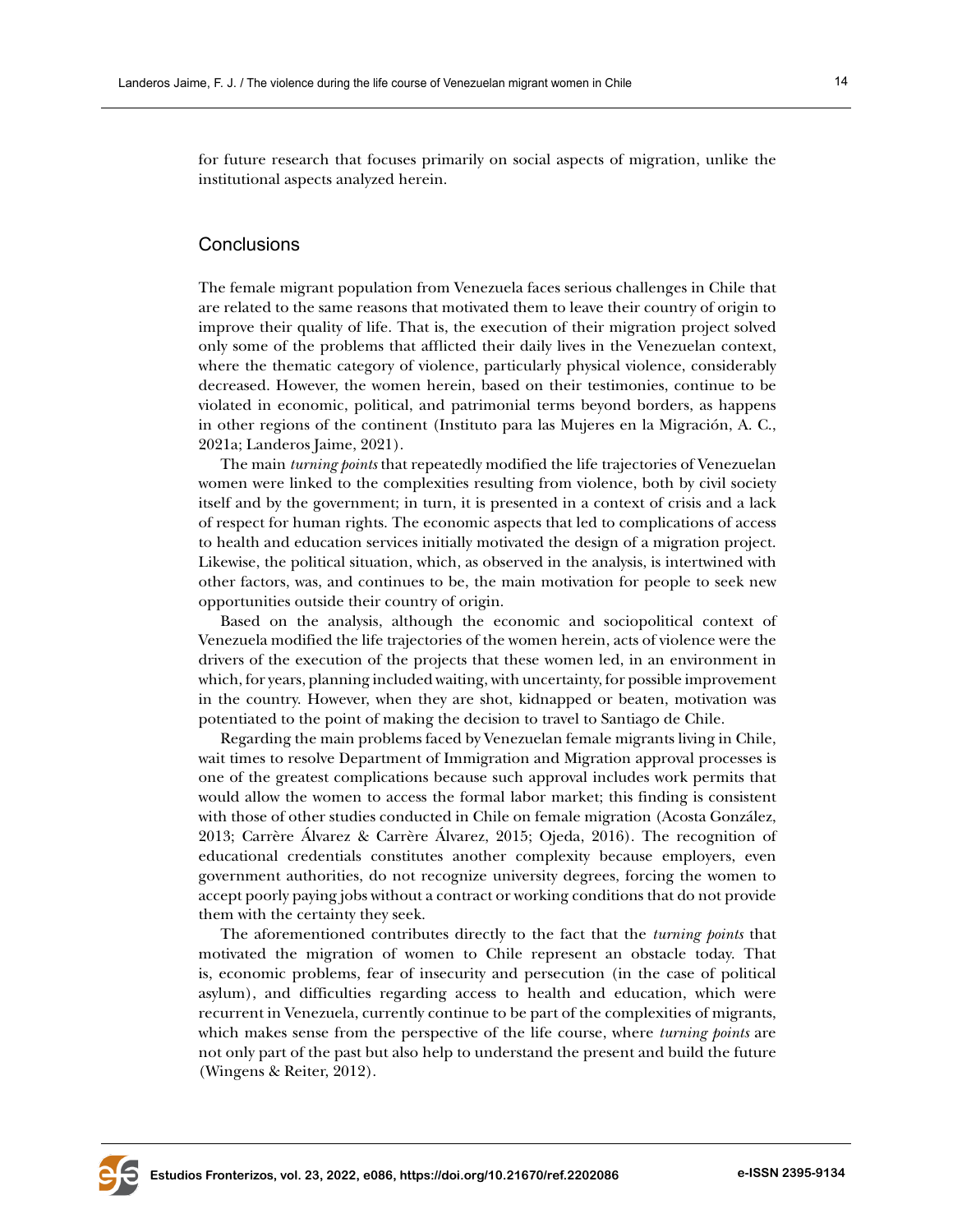Although the findings presented in this article are far from generalizable to the trajectories of life and especially the current situation in which the migrants from Venezuela living in Chile are found, they do reveal the complexities faced by this migrant community through the life stories, experiences, interpretations and complications of highly qualified women, who in a Chilean context have not managed to position themselves in the formal labor market or meet the objectives initially proposed in

their migration project. In this sense, what is presented here provides elements for the design, implementation and evaluation of public policies aimed at improving the quality of life of migrants from a gender perspective; the violence and inequality that permeate at different levels generate serious complications, specifically, decreases in mental health, for migrants. Although physical wear and tear was a problem before leaving their place of origin, in the place of reception it represents one of the main effects that worsens with the passage of time, as indicated by the testimonies herein.

In short, the assumption that violence significantly influences migration is supported by the testimonies presented in this article in a context in which it is important to analyze the life trajectories of migrant women from the perspective of gender. From this perspective, it is possible to identify additional elements that make the development of migratory projects for women in Latin America and the Caribbean even more complex.

## References

- Acosta González, E. (2013). Mujeres migrantes cuidadoras en flujos migratorios sursur y sur-norte: expectativas, experiencias y valoraciones. *Polis (Santiago)*, *12*(35), 35-62.<https://doi.org/10.4067/s0718-65682013000200003>
- Auyero, J. (2011). Patients of the state: an ethnographic account of poor people's waiting. *Latin American Research Review*, *46*(1), 5-29. [http://www.jstor.org/sta](http://www.jstor.org/stable/41261368)[ble/41261368](http://www.jstor.org/stable/41261368)
- Bauman, Z. (2003). *Modernidad líquida*. Fondo de Cultura Económica.
- Bauman, Z. (2017). *El arte de la vida. De la vida como obra de arte*. Paidós.
- Blanco, M. (2011). El enfoque del curso de vida: orígenes y desarrollo. *Revista Latinoamericana de Población*, *5*(8), 5-31. [https://doi.org/10.31406/relap2011.v5.i1.](https://doi.org/10.31406/relap2011.v5.i1.n8.1) [n8.1](https://doi.org/10.31406/relap2011.v5.i1.n8.1)
- Carrère Álvarez, C. & Carrère Álvarez, M. (2015). Inmigración femenina en Chile y mercado de trabajos sexualizados: La articulación entre racismo y sexismo a partir de la interseccionalidad. *Polis (Santiago)*, *14*(42), 33-52. [https://doi.](https://doi.org/10.4067/s0718-65682015000300003) [org/10.4067/s0718-65682015000300003](https://doi.org/10.4067/s0718-65682015000300003)
- Cook Heffron, L. (2019). "Salía de uno y me metí en otro": exploring the migration-violence nexus among Central American women. *Violence Against Women*, *25*(6), 677- 702.<https://doi.org/10.1177/1077801218797473>
- Donato, K. M., Gabaccia, D., Holdaway, J., Manalansan IV, M. & Pessar, P. R. (2006). A glass half full? Gender in migration studies. *International Migration Review*, *40*(1), 3-26. [https://doi.org/10.1111/j.1747-7379.2006.00001.x](https://doi.org/10.1111/j.1747-7379.2006.00001.x )
- Elder, G. H. (1985). Perspectives on the life course. In G. H. Elder (Ed.), *Life course dynamics: trajectories and transitions* (pp. 23-49)*.* Cornell University Press.

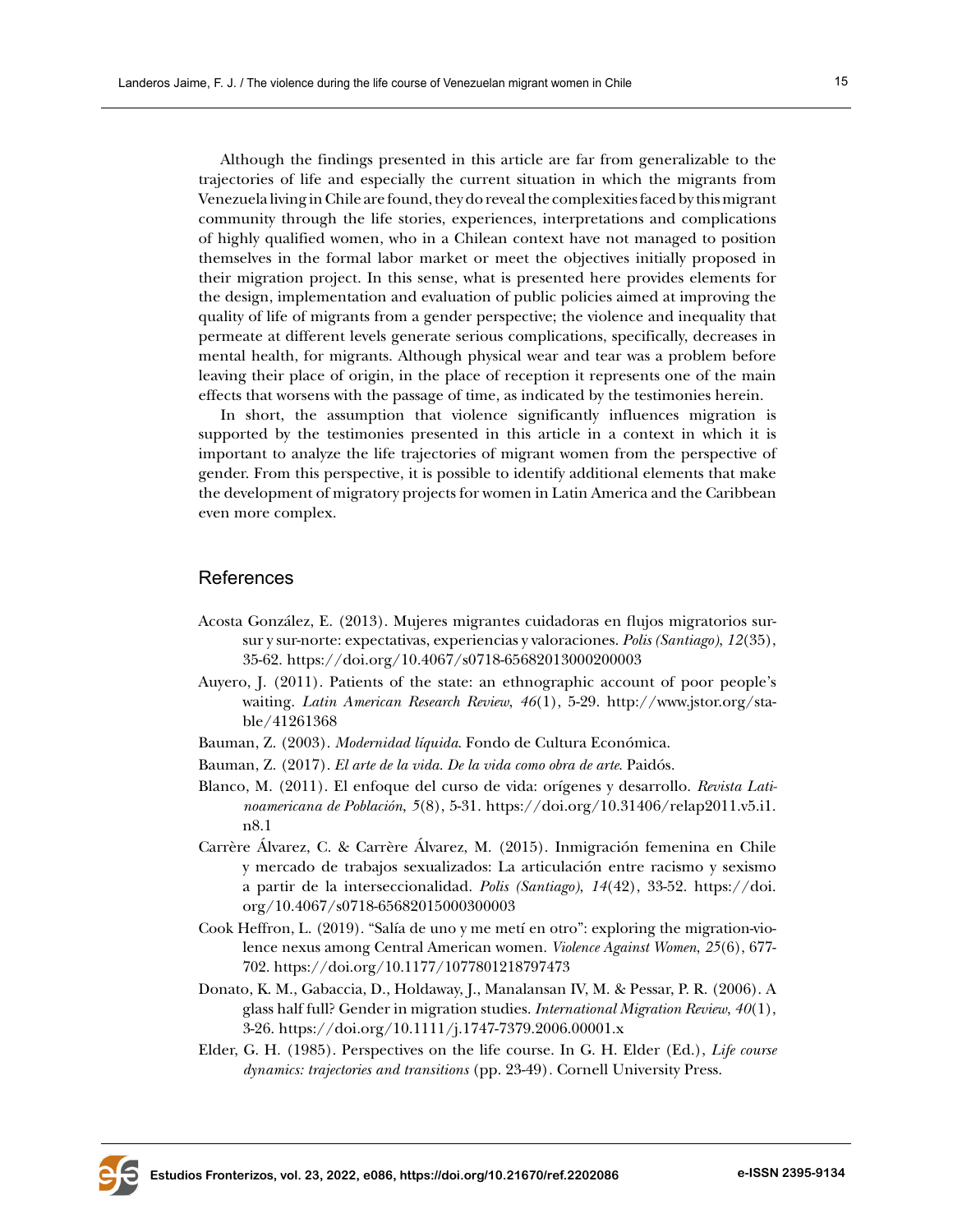- Elder, G. H. (1998). The life course as developmental theory. *Child Development*, *69*(1), 1-12.<https://doi.org/10.2307/1132065>
- Gandini, L., Lozano Ascencio, F. & Prieto, V. (Coords.). (2019). *Crisis y migración de población venezolana. Entre la desprotección y la seguridad jurídica en Latinoamérica.* Universidad Nacional Autónoma de México.
- Gissi Barbieri, N. & Martínez Ruiz, S. (2018). Trayectorias de género en la migración sur-sur de mujeres mexicanas calificadas en Santiago de Chile. *Si Somos Americanos*, *18*(1), 83-118. <http://dx.doi.org/10.4067/S0719-09482018000100083>
- Grande, R. & García González, J. M. (2019). Migración y fecundidad de las mujeres peruanas en Chile y España. *Migraciones Internacionales*, *10*(10), 1-26. [https://](https://doi.org/10.33679/rmi.v1i1.2089) [doi.org/10.33679/rmi.v1i1.2089](https://doi.org/10.33679/rmi.v1i1.2089)
- Instituto Nacional de Estadísticas & Departamento de Extranjería y Migración. (2019). *Estimación de personas extranjeras residentes en Chile al 31 de diciembre 2018* (methodological report). [https://www.extranjeria.gob.cl/media/2019/07/Esti](https://www.extranjeria.gob.cl/media/2019/07/Estimaci%C3%B3n-Poblaci%C3%B3n-Extranjera-en-Chile.pdf)[maci%C3%B3n-Poblaci%C3%B3n-Extranjera-en-Chile.pdf](https://www.extranjeria.gob.cl/media/2019/07/Estimaci%C3%B3n-Poblaci%C3%B3n-Extranjera-en-Chile.pdf)
- Instituto Nacional de Estadísticas & Departamento de Extranjería y Migración. (2020). *Estimación de personas extranjeras residentes habituales en Chile al 31 de diciembre 2019*. [https://www.extranjeria.gob.cl/media/2020/06/estimaci%C3%B3n-po](https://www.extranjeria.gob.cl/media/2020/06/estimaci%C3%B3n-poblaci%C3%B3n-extranjera-en-chile-2019-regiones-y-comunas-metodolog%C3%ADa.pdf)[blaci%C3%B3n-extranjera-en-chile-2019-regiones-y-comunas-metod](https://www.extranjeria.gob.cl/media/2020/06/estimaci%C3%B3n-poblaci%C3%B3n-extranjera-en-chile-2019-regiones-y-comunas-metodolog%C3%ADa.pdf)[olog%C3%ADa.pdf](https://www.extranjeria.gob.cl/media/2020/06/estimaci%C3%B3n-poblaci%C3%B3n-extranjera-en-chile-2019-regiones-y-comunas-metodolog%C3%ADa.pdf)
- Instituto para las Mujeres en la Migración, A. C. (2021a). *Análisis de la violencia de género: mujeres solicitantes de protección internacional en México.* [https://imumi.org/](https://imumi.org/wp-content/uploads/2021/12/Analisis-de-la-violencia-de-genero.pdf) [wp-content/uploads/2021/12/Analisis-de-la-violencia-de-genero.pdf](https://imumi.org/wp-content/uploads/2021/12/Analisis-de-la-violencia-de-genero.pdf)
- Instituto para las Mujeres en la Migración, A. C. (2021b). *Lineamientos y buenas prácticas en el procedimiento de reconocimiento de la condición de refugiadas en México, de mujeres sobrevivientes de violencia de género*. [https://imumi.org/wp-content/up](https://imumi.org/wp-content/uploads/2021/12/Lineamientos-y-buenas-practicas-del-reconocimiento-de-asilo-de-mujeres-sobrevivientes-de-violencia.pdf)[loads/2021/12/Lineamientos-y-buenas-practicas-del-reconocimiento-de-asi](https://imumi.org/wp-content/uploads/2021/12/Lineamientos-y-buenas-practicas-del-reconocimiento-de-asilo-de-mujeres-sobrevivientes-de-violencia.pdf)[lo-de-mujeres-sobrevivientes-de-violencia.pdf](https://imumi.org/wp-content/uploads/2021/12/Lineamientos-y-buenas-practicas-del-reconocimiento-de-asilo-de-mujeres-sobrevivientes-de-violencia.pdf)
- Koechlin, J. & Eguren, J. (Eds.). (2018). *El éxodo venezolano: Entre el exilio y la emigración*. Universidad Pontificia Comillas de Madrid. [https://www.comillas.edu/Docu](https://www.comillas.edu/Documentos/OBIMID/Exodo_Venezolano_Entre_Exilio_Emigracion.pdf)[mentos/OBIMID/Exodo\\_Venezolano\\_Entre\\_Exilio\\_Emigracion.pdf](https://www.comillas.edu/Documentos/OBIMID/Exodo_Venezolano_Entre_Exilio_Emigracion.pdf)
- Kuckartz, U. (2014). *Qualitative text analysis: a guide to methods, practice and using software*. Sage Publications.
- Kuckartz, U. & Rädiker, S. (2019). *Analyzing qualitative data with MAXQDA. Text, audio, and video*. Springer.
- Landeros Jaime, F. J. (2020). Conversión y transmisión de capital en un contexto migratorio: etnografía con familias migrantes en Chile. *Migraciones Internacionales*, *11*, Article 22. <https://doi.org/10.33679/rmi.v1i1.2094>
- Landeros Jaime, F. J. (2021). Violencia de género y migración: mujeres solicitantes de asilo y bajo protección internacional en México. *umh-Sapientiae*, *2*(1), 24-43. <https://doi.org/10.5377/umhs.v2i1.12998>
- Levy, R. & The Pavie Team. (2005). Why look at life courses in an interdisciplinary perspective? *Advances in Life Course Research*, *10*(05), 3-32. [https://doi.org/10.1016/](https://doi.org/10.1016/S1040-2608(05)10014-8) [S1040-2608\(05\)10014-8](https://doi.org/10.1016/S1040-2608(05)10014-8)

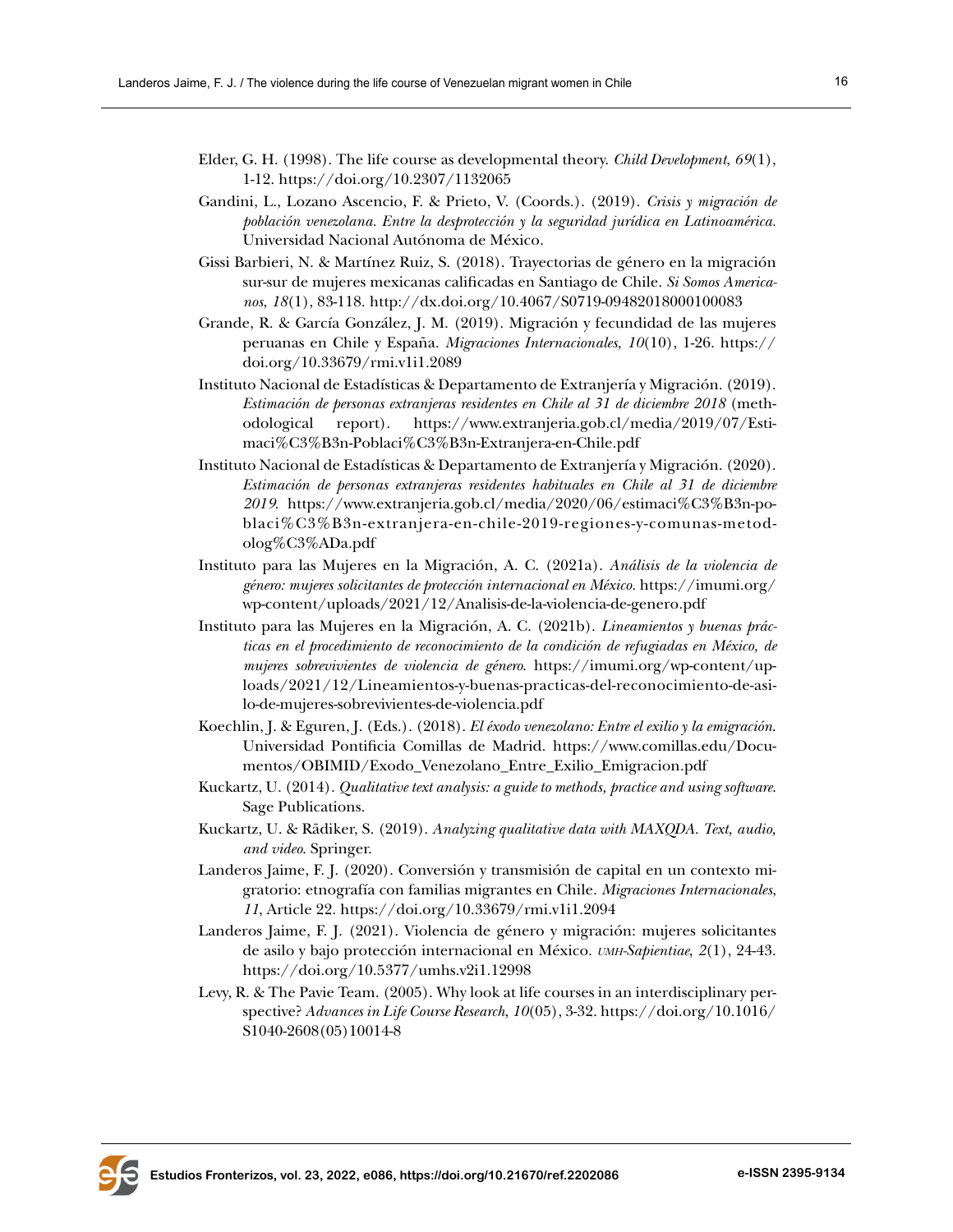- Lube Guizardi, M. & Gonzálvez Torralbo, H. (2019). Women in (dis)placement: The field of studies on migrations, social remittances, care and gender in Chile. *Revista de Estudios Sociales*, (70), 100-114. [https://doi.org/10.7440/res70.2019.09](https://doi.org/10.7440/res70.2019.09 )
- Lube Guizari, M., Gonzálvez Torralbo, H. & Stefoni, C. (2018). De feminismos y movilidades. Debates críticos sobre migraciones y género en América Latina (1980- 218). *Revista Rumbos ts*, (18), 37-66. [https://revistafacso.ucentral.cl/index.](https://revistafacso.ucentral.cl/index.php/rumbos/article/view/6) [php/rumbos/article/view/6](https://revistafacso.ucentral.cl/index.php/rumbos/article/view/6)
- Martínez Espinola, V. & Insa, C. (2021). Experiencias migratorias de venezolanos/as en Mendoza. Un abordaje exploratorio desde el feminismo interseccional. *Estudios Sociales Contemporáneos*, (25), 145-170. [https://revistas.uncu.edu.ar/ojs/](https://revistas.uncu.edu.ar/ojs/index.php/estudiosocontemp/article/view/4957) [index.php/estudiosocontemp/article/view/4957](https://revistas.uncu.edu.ar/ojs/index.php/estudiosocontemp/article/view/4957)
- Massey, D. S., Durand, J. & Pren, K. A. (2020). Lethal violence and migration in Mexico: an analysis of internal and international moves. *Migraciones Internacionales*, *11*, 1-20. <https://doi.org/10.33679/rmi.v1i1.2282>
- McLeod, J. & Thomson, R. (2009). *Researching Social Change*. Sage Publications.
- Moen, P. (2003). Work over the gendered life course. In M. J. Shanahan, J. T. Mortimer, M. Kirkpatrick Johnson (Eds.), *Handbook of the life course* (Handbooks of Sociology and Social Research, pp. 249-276). [https://doi.org/10.1007/978-3-](https://doi.org/10.1007/978-3-319-20880-0_11) [319-20880-0\\_11](https://doi.org/10.1007/978-3-319-20880-0_11)
- Ojeda, J. P. (2016). Afecciones afrocolombianas: transnacionalización y racialización del mercado del sexo en las ciudades mineras del norte de Chile. *Latin American Research Review*, *51*(2), 24-45.<https://muse.jhu.edu/article/621929>
- onu-Mujeres. (2021). *Preguntas frecuentes: tipos de violencia contra las mujeres y las niñas*. [https://www.unwomen.org/es/what-we-do/ending-violence-against-women/](https://www.unwomen.org/es/what-we-do/ending-violence-against-women/faqs/types-of-violence ) [faqs/types-of-violence](https://www.unwomen.org/es/what-we-do/ending-violence-against-women/faqs/types-of-violence )
- Pedone, C. & Mallimaci, A. (2019). Trayectorias laborales de la población venezolana en la Ciudad Autónoma de Buenos Aires. In C. Blouin (Coord.), *Después de la llegada. Realidades de la migración venezolana* (pp. 129-148). Themis/Pontificia Universidad Católica de Perú. [https://www.researchgate.net/publica](https://www.researchgate.net/publication/332153861_Trayectorias_laborales_de_la_poblacion_venezolana_en_la_Ciudad_Autonoma_de_Buenos_Aires)[tion/332153861\\_Trayectorias\\_laborales\\_de\\_la\\_poblacion\\_venezolana\\_en\\_la\\_](https://www.researchgate.net/publication/332153861_Trayectorias_laborales_de_la_poblacion_venezolana_en_la_Ciudad_Autonoma_de_Buenos_Aires) [Ciudad\\_Autonoma\\_de\\_Buenos\\_Aires](https://www.researchgate.net/publication/332153861_Trayectorias_laborales_de_la_poblacion_venezolana_en_la_Ciudad_Autonoma_de_Buenos_Aires)
- Rädiker, S., & Kuckartz, U. (2020). *Analyzing open-ended survey questions with MAXQDA. Step-by-step.* Maxqda Press. https://www.maxqda-press.com/catalog/guides/analyzing-open-ended-survey-questions-with-maxqda
- Reyes, G. (2022). Observatorio Venezolano de Violencia: en 2022 la inseguridad seguirá incrementando. *El Nacional*. [https://www.elnacional.com/venezuela/ob](https://www.elnacional.com/venezuela/observatorio-venezolano-de-violencia-en-2022-inseguridad-incrementara/)[servatorio-venezolano-de-violencia-en-2022-inseguridad-incrementara/](https://www.elnacional.com/venezuela/observatorio-venezolano-de-violencia-en-2022-inseguridad-incrementara/)
- Shanahan, M. J., Mortimer, J. T. & Kirkpatrick Johnson, M. (2003). *Handbook of the life course*. Springer.
- Sherman Heyl, B. (2001). Ethnographic interviewing. In P. Atkinson, A. Coffey, S. Delamont, J. Lofland & L. Lofland (Ed.), *Handbook of Ethnography* (pp. 369-383). Sage Publications. [https://methods.sagepub.com/book/handbook-of-ethnog](https://methods.sagepub.com/book/handbook-of-ethnography/n25.xml)[raphy/n25.xml](https://methods.sagepub.com/book/handbook-of-ethnography/n25.xml)

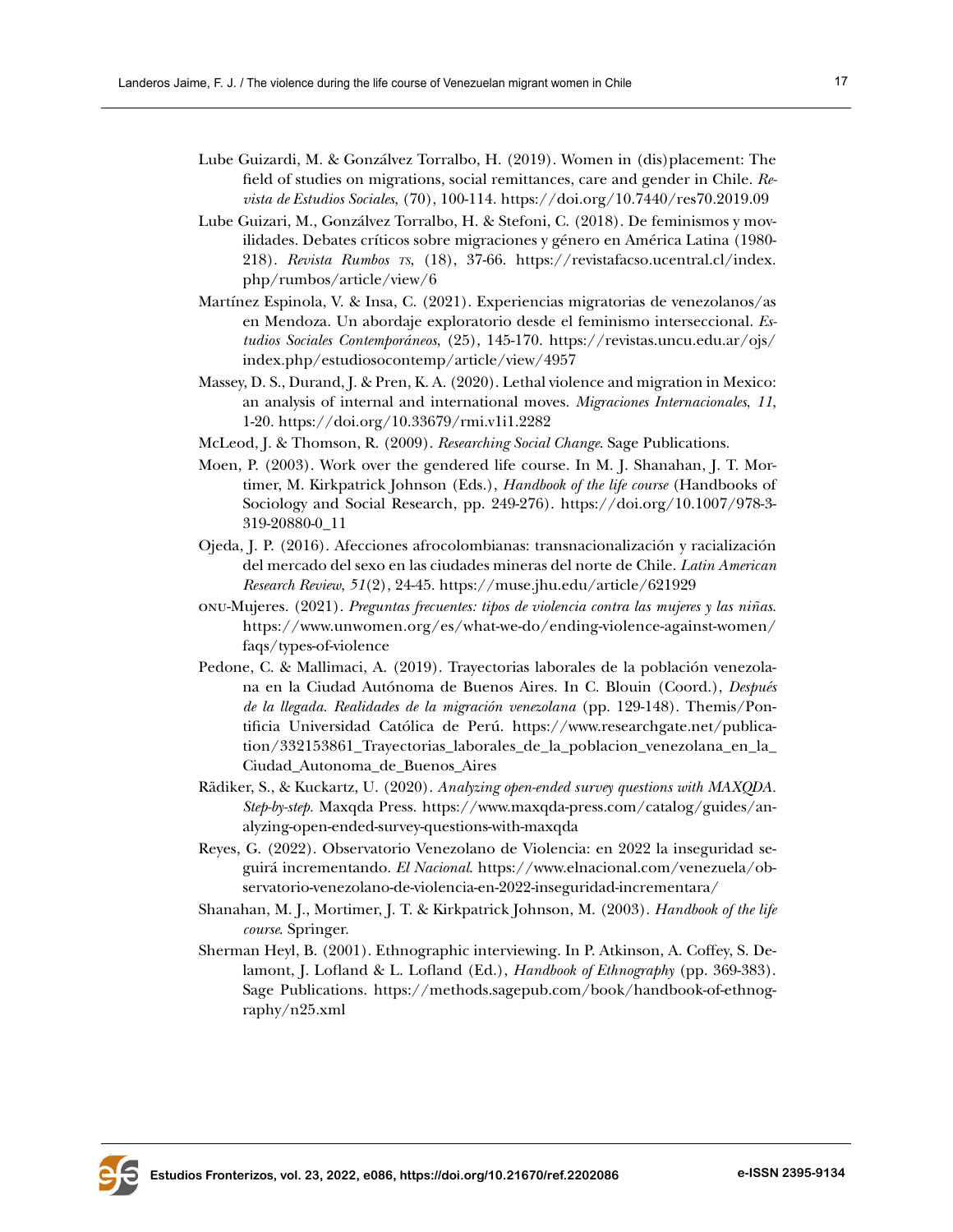- Silva Segovia, J., Ramirez-Aguilar, F. & Zapata-Zepúlveda, P. (2018). Experiencias laborales de mujeres migrantes afrocolombianas en el norte de Chile. *Interciencia*, *43*(8), 544-551. [https://www.interciencia.net/wp-content/up](https://www.interciencia.net/wp-content/uploads/2018/08/544-6369-ZAPATA-43_08.pdf)[loads/2018/08/544-6369-ZAPATA-43\\_08.pdf](https://www.interciencia.net/wp-content/uploads/2018/08/544-6369-ZAPATA-43_08.pdf)
- Stefoni, C. & Bonhomme, M. (2014). Una vida en Chile y seguir siendo extranjeros. *Si Somos Americanos*, *14*(2), 81-101. [https://www.sisomosamericanos.cl/index.](https://www.sisomosamericanos.cl/index.php/sisomosamericanos/article/view/533) [php/sisomosamericanos/article/view/533](https://www.sisomosamericanos.cl/index.php/sisomosamericanos/article/view/533)
- Stefoni, C. & Silva, C. (2018). Migración venezolana hacia Chile: ¿se restringe o se facilita la migración de venezolanos hacia Chile? In J. Koechlin & J. Eguren (Eds.), *El éxodo venezolano: entre el exilio y la emigración* (pp. 167-188). Konrad-Adenauer Stiftung/Universidad Antonio Ruiz de Montoya-Instituto de Ética y Desarrollo/ Naciones Unidas, Organización Internacional para las Migraciones/Observatorio Iberoamericano sobre Movilidad Humana, Migraciones y Desarrollo.
- Tittensor, D. & Mansouri, F. (2017). The Feminisation of Migration? A Critical Overview. In D. Tittensor & F. Mansouri (Eds.), *The politics of women and migration in the Global South* (pp. 11-26). Palgrave Pivot. [https://doi.org/10.1057/978-1-137-](https://doi.org/10.1057/978-1-137-58799-2) [58799-2](https://doi.org/10.1057/978-1-137-58799-2)
- Valdebenito, F. & Lube Guizardi, M. (2015). Espacialidades migrantes. Una etnografía de la experiencia de mujeres peruanas en Arica (Chile). *Gazeta de Antropología*, *31*(1), Article 3. <http://www.gazeta-antropologia.es/?p=4661>
- Wingens, M. & Reiter, H. (2012). The life course approach–it's about time! *BIOS, Zeitschrift Für Biographieforschung, Oral History Und Lebensverlaufsanalysen*, *24*(2). <https://elibrary.utb.de/doi/10.3224/bios.v24i2.05#>